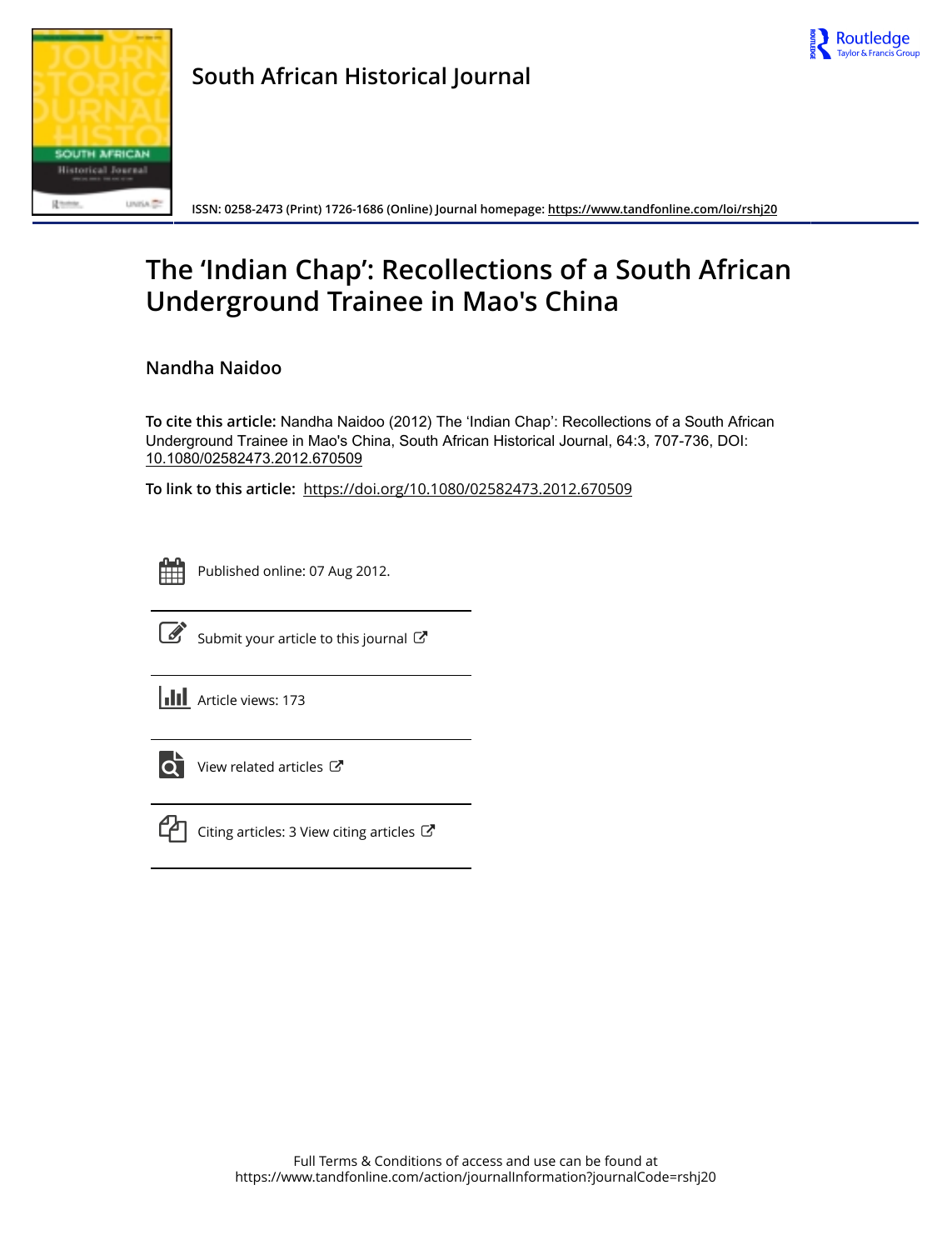South African Historical Journal Vol. 64, No. 3, September 2012, 707-736  $UNISA$   $\widetilde{\phantom{iiiiiiiiiiiiiiiiiiiiiiiiiiiiiiiiiiiiiiiiiiii}}$ 

# **MEMOIR**

# The 'Indian Chap': Recollections of a South African Underground Trainee in Mao's China

# NANDHA NAIDOO\*

#### Abstract

Little is known about the first South African underground group sent for training in China in 1961 before the Sino-Soviet breakdown. As a member of that group, for over 50 years I have not spoken publicly about the experience but, at 79, feel obliged to overcome previous reticence in the interest of adding to our country's knowledge of its complex past. I outline here the personal and political environment that shaped my views on justice and freedom and the journey that took me, as a student from Natal to London, where I participated in early campaigning against apartheid, and from there to the Peoples' Republic of China. I describe joining Wilton Mkwayi in Prague and Raymond Mhlaba, Joe Gqabi and Patrick Mthembu in Beijing where Mao Zedong spoke with us. I give a detailed account of the training in radio communication and technology that I received with Andrew Mlangeni in Mukden/Shenyang. While disappearing from my family's radar, my mother died and I was unable to honour a commitment to my father. I describe how, on my return to South Africa, although not formally recruited to any organization, I took instructions conveyed through Mac Maharaj, mainly after the reconstitution of the High Command following the Rivonia Trial. My subsequent arrest, interrogation ('Rooi Rus' Swanepoel), and trial, ending in acquittal, were followed by escape to Botswana where I remained among South African refugees for a year before managing to reach exile in England. My narrative indicates a need to explore the tension between developing critical-thinking cadres and the demands of organizational discipline; and that between personal and political commitment.

Key words: Radio Communication /Military training in China; meeting Mao Zedong; Nandhagopaul Naidoo; arrest; interrogation; trial; judgement; Mac Maharaj

Interviewed soon after his release from Robben Island, Raymond Mhlaba, who had been sentenced to 'life' alongside Nelson Mandela and the other Rivonia Trialists, spoke of 'an Indian chap' who had joined the group that he had led out of the country in

\*Email: nandha.naidoo@yahoo.co.uk

ISSN: Print 0258-2473/Online 1726-1686  $©$  2012 Southern African Historical Society <http://dx.doi.org/10.1080/02582473.2012.670509> <http://www.tandfonline.com>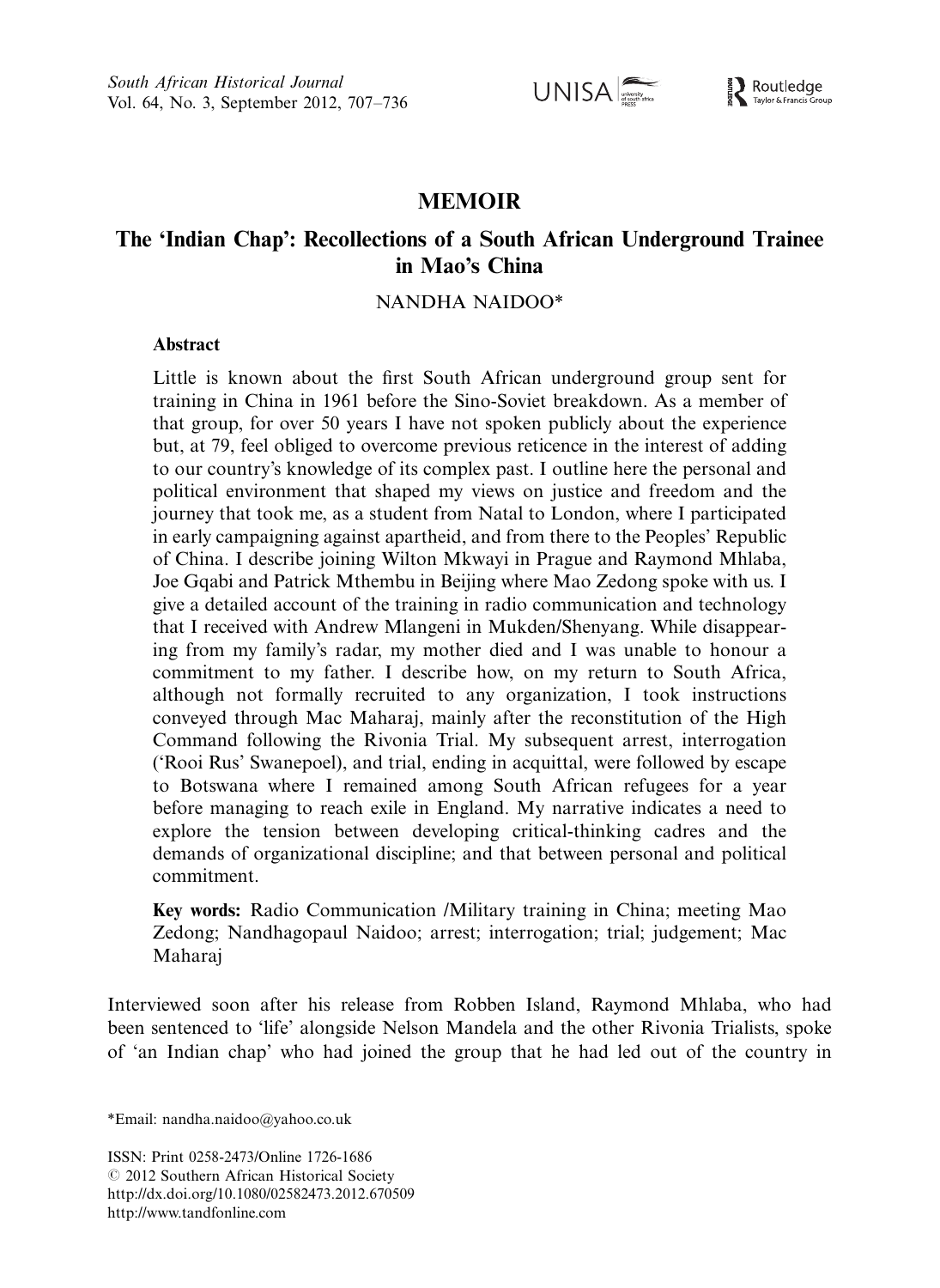1961 for training in China.<sup>1</sup> I am that 'Indian chap'. I have never spoken publicly about being a member of the first group of six South Africans sent secretly by the liberation movement to the People's Republic of China. However, as the names of the six began to emerge in books, interviews and articles, where I am listed as 'Steve Naidoo', inaccurate details have appeared, including speculation about the group's meeting with Chairman Mao Zedong. Four of the group have died, leading me to think that I should record that piece of history, with my personal journey, before it is lost. I was the only trainee who did not belong either to the African National Congress – then open only to Africans – nor to the Indian Congress or South African Communist Party.

# My youth

My parents were the children of indentured labourers who were recruited in India to work in the sugar cane plantations in Natal. Neither had any formal education but they were passionate about learning and their ambition was for all their children to be educated.

There were various other influences on my political outlook as I grew up. The most important was the absence of compulsion to adhere to any religious doctrine. We could make choices. We did not have to be mandated by our parents.

I loved a good argument and never missed an opportunity to debate with my father. The subject of our arguments did not matter. The words that laced my father's conversations were:

I arrived naked and will depart naked I must make my life's journey without hurting or harming any one integrity ... diplomacy ... decency ... compassion ... kindness Revenge is a stupid idea.

He would also say that working for someone else did not make you rich but employing some one else to work for you did. You had to make money work for you.

Although neither he nor my mother had been to school, they had a deep attachment to learning and were determined that their nine children would all be educated. I recall my father and his friend and neighbour, Mr Suleman Tayob, going to Durban (a considerable distance in those days from where we lived in Stanger), at the end of each school year to buy school books for the next school year.

My father wanted to build a proper school to serve the local Indian community. A school committee was formed with my father giving two acres of land. Cement blocks were made but the school was never built because the local sugarcane farmers refused to commit from their earnings one penny per ton of sugar milled to pay for a teacher and maintain the building.

Instead, we received our early education in a timber-framed zinc-clad structure used to store fertiliser, and part used as a cowshed. Our teacher was a very kind man who never used a cane and who probably only had a few years of formal schooling himself.

<sup>1.</sup> R. Mhlaba, interview with Tomas Karis, Port Elizabeth, December 1989. University of the Witwatersrand Library (UWL), Historical Papers, Karis-Gerhart Collection 1964–1990, A2675, [Interviews: Reel 2, Folder 22]; R. Mhlaba, interview with Tomas Karis, Port Elizabeth, December 1989.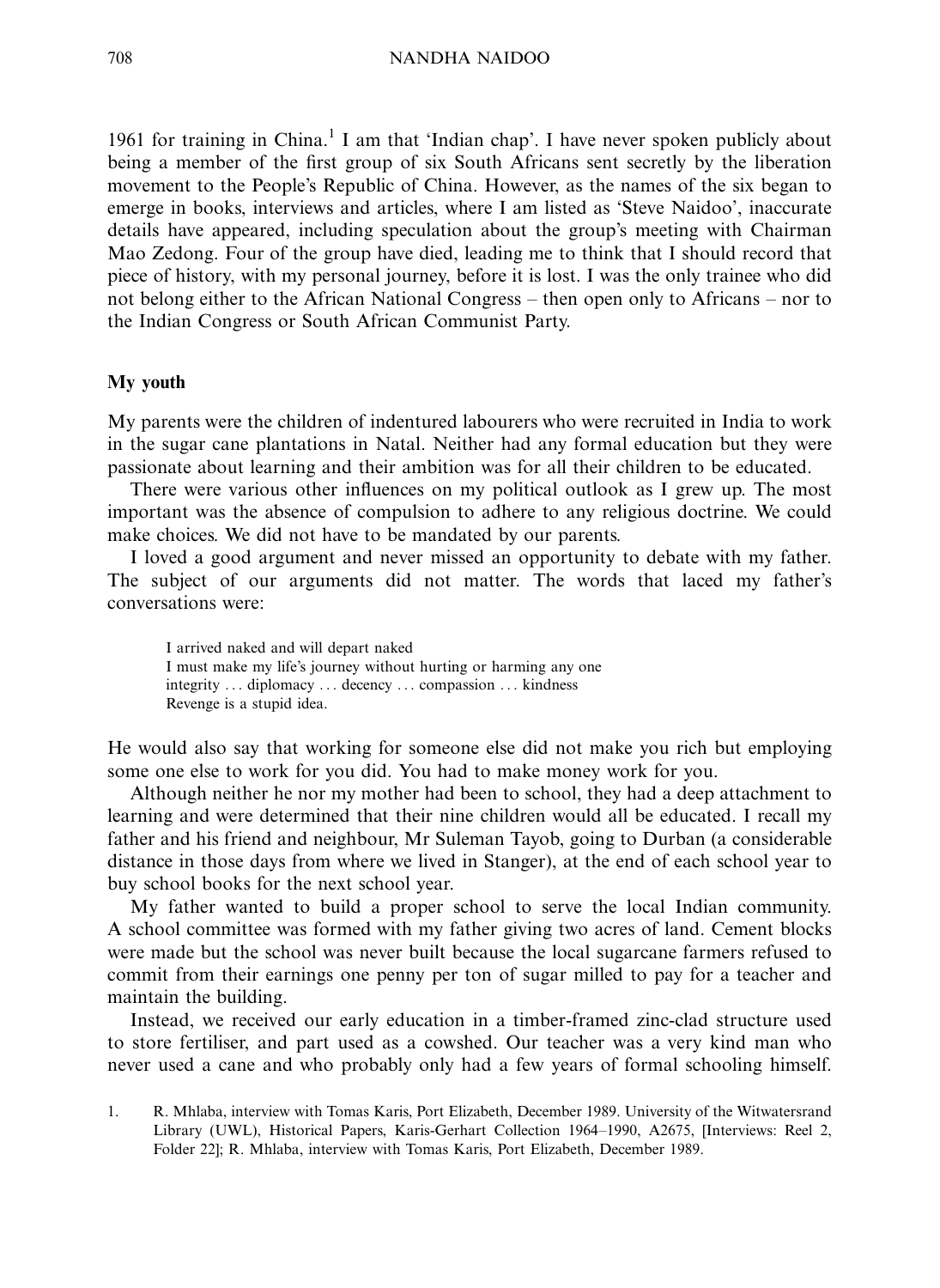Amazingly, a substantial number of those educated by him went on to become teachers, doctors, and lawyers. Everyone who attended became literate in English. This was all accomplished without government help or contact with the resident English-speaking community.

I undertook my secondary education at the Indian High School in Stanger. The journey that I made with my sister and brother each morning involved walking a few miles to the bus stop from where we travelled a further ten miles by bus. The journey was repeated after school, leaving us no time to engage in after-school activities. However, waiting for the bus allowed plenty of time to become an expert in Guli Danda! This is a game played in India. You dig a small oval hole in the ground and place a small stick across the hole. You raise this little stick into the air with another long stick and wallop it before it falls to the ground.

Our parents also put emphasis on learning for its own sake. My mother would say, 'You can lose all your worldly possessions but no one can take your learning away from you'. If I ever complained about school, she would ask, 'For whose benefit do you think you are attending school?' I learnt from my mother that it was important to reflect, to look at yourself in the mirror and to keep under constant review the ideas and values you hold. As a young married woman, she had completely revised her attitude to caste after being offered food and assisted by a lower caste woman when she had been left hungry in hospital. However, my mother also advised me not to marry a European woman because 'she will always think she is superior to you'. In conversations at dinner, we ate together as a family, and I recall my parents questioning the Europeans' claim to pre-eminence. 'They are educated but all they have is the job at the factory. I have my farm to return to', my father said more than once. Self-taught, he had worked his way up from 'kitchen boy' to factory pan-boiler, to establishing and managing his own sugar farm.

Another influence came through playing with a Zulu child of my age. At school, I recall a teacher during a lesson on the Zulu wars saying that 'some European vagabonds were helping the Kaffirs'. However, another said, 'When the Europeans arrived they had the bible and the Africans had the land. Now, the Africans have the Bible and the Europeans have the land'.

I recall my mother's comment after listening to my conversation with a teacher friend (who was educated in English, a teacher and a member of the Zulu aristocracy). The detail of what we were talking about has faded from my memory, but I recall her saying after our guest had departed, 'You were talking about all the people and he was talking about African people'.

At school, I had the benefit of arguing with Kader Asmal who was in my class. He was well read, sported a Union Jack badge on his lapel and, as a schoolboy, was a great admirer of the British Empire. He would quote Churchill and I can still remember the words which I learned from him: 'I was not made first minister of the Crown to preside over the liquidation of the British Empire!' Everything that Kader said, I had to dispute. I found it great fun. In time, I came to think there might be something in my arguments and, as he got older, Kader Asmal changed his views and went on to make a considerable contribution to the anti-apartheid struggle in Ireland.

One of the early measures taken by The Nationalist Government was to pass the 'Asiatic Land Tenure Act' restricting the expansion of land ownership by Indians.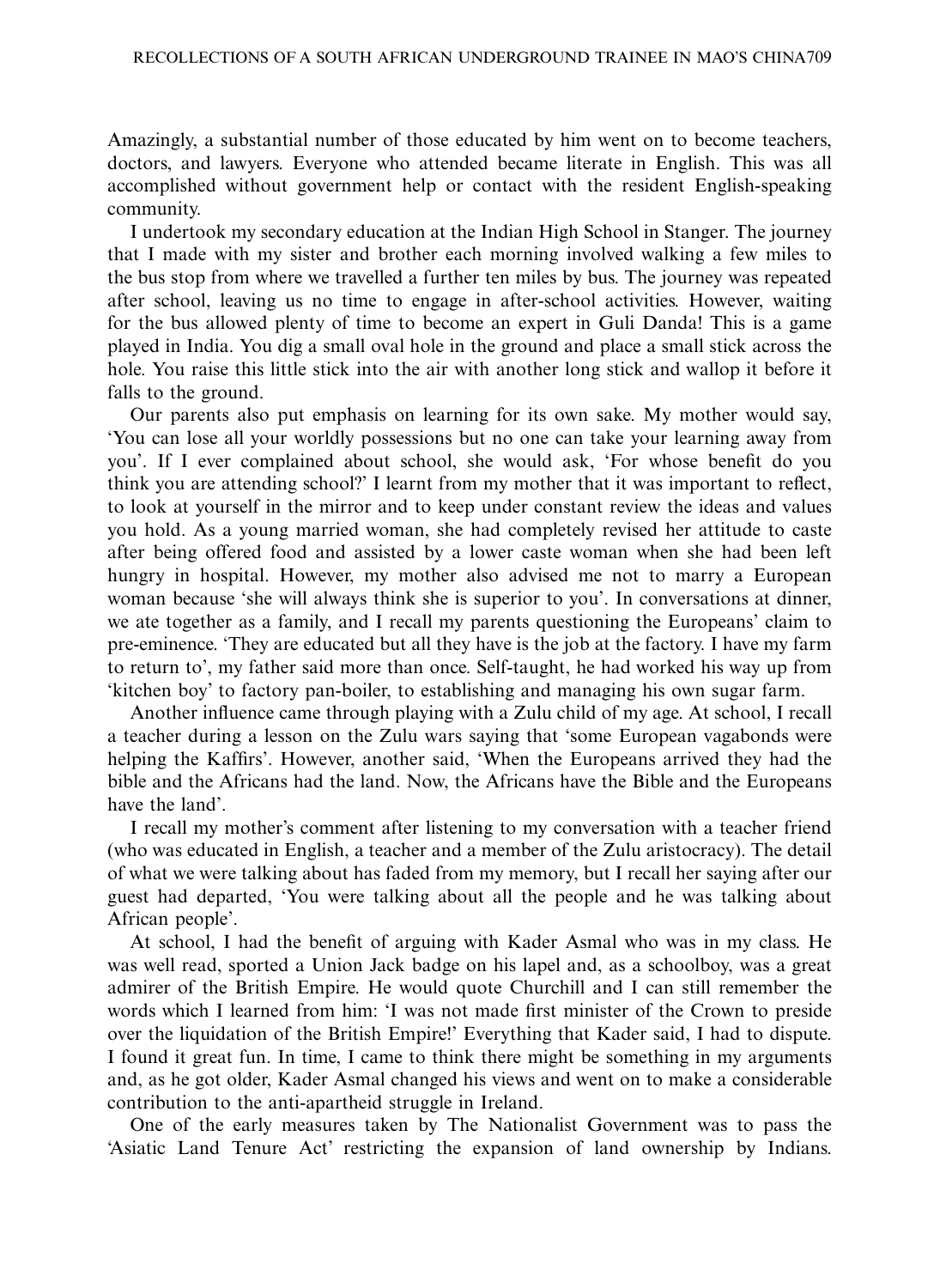The response of Indians was to resist non-violently. Those who broke the law were arrested and made speeches from the dock. I recall reading, 'We are a civilised people and you can't treat us like this'. This got me thinking. Who is 'civilised' and who is 'uncivilised'? And why should they be treated differently? For some speakers, the message seemed to be that it was all right to discriminate against Africans but not us Indians. Although they did not speak as representatives, I think this put me off joining the Indian Congress.

# **University**

At the University of Natal (Non-European Section), we resented being segregated. We had our lectures in the evening at Sastri College. Our library was filled with books cast off from the main university library which we were not allowed to use. Those of us who weren't working during the day used our time to discuss any topic that came up affecting our situation. I was also very lucky to be taught by Professor Leo Kuper. One of his papers which appeared in a South African academic journal, the title of which I cannot recall, made a particular impression on me. It had been written shortly after the Nationalist Party came to power and set out the thinking which informed the Nationalist Party's legislative programme, namely, that there was no place for people of colour in European society except to provide menial labour. The schooling provided for them must not encourage any hope of achieving equality of treatment and opportunity. There was also to be no contact between Europeans and people of colour as equals. Matters affecting Africans, Coloureds and Indians were to be dealt with as administrative rather than political. The problem for the Nationalist Party was whether they could have the benefits of a modern industrial economy without concomitant social changes. According to Kuper, they were placing almost a Marxist emphasis on the economic determinism of social change. The question he put to his students was whether the Nationalist government could succeed in accomplishing their objectives. He also held seminars on questions of development, something else that engaged me.

We also touched briefly on Karl Marx's contribution to sociology. Advances in technology will affect the way society produces and distributes the goods and services it requires, and this in turn will effect social change. I confess not to have read Karl Marx but the germ of an idea was sown in my mind, that the concept of apartheid and Christian Nationalism had to be challenged and that resistance could not be based on another nationalism; and, further, that resistance to apartheid had to be based on policies formulated after a study of the conditions prevailing in South Africa and not Europe.

At university, a fellow student, Edward Nichol, also contributed to my thinking by being an uncompromising critic when what I did or said was unacceptable. I must admit that he had the moral high ground. My friends included Elias Motala, a supporter of the Non-European Unity Movement who would become a teacher, as well as Mac Maharaj and Phyllis Naidoo, both of whom would become active in the underground. We had some contact with a few liberal white students and, on one occasion, we organised a camp meeting at my father's farm. The students attending were a microcosm of South African society and my father cooked for us. We also arranged a similar meeting on a beach, but generally segregation prevailed and we boycotted our segregated graduation ceremony.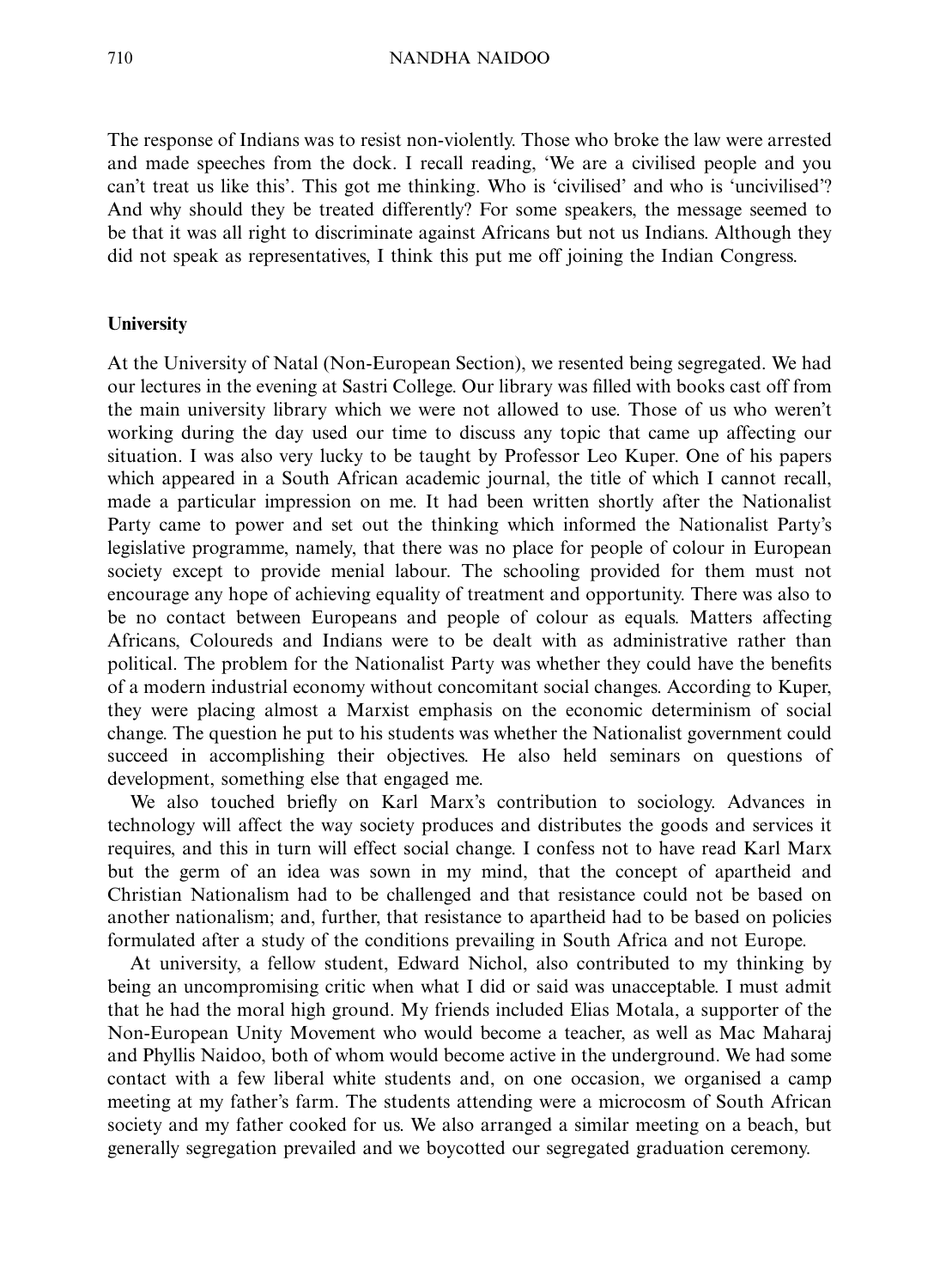After university, I taught for a brief period at an Indian school in Dundee. The number of children we had to teach, and the assignments we had to mark, left no time for me to prepare my lessons. The experience was doing me no good and the children were not benefiting. Fortunately, I got a grant to study for a BA honours in Sociology and the opportunity was too good miss. So I resigned and returned to university.

For the degree, I carried out field work at Cliffdale not far from Durban, initially without giving any thought to what purpose the information I was gathering would be used. I recall, on one occasion, standing outside an Indian school when an English man on the university staff asked me what prospects the children had. I replied, 'Hope'.

I continued thinking about the political implications of various philosophical questions. I had come to the conclusion that every human being regardless of race, gender or religious faith has a right to justice, fairness and a dignified and fulfilling life. No nation, no people can base their security and happiness on the misery of another people. The right to justice is indivisible. It appeared to me then that two urgent practical steps had to be taken. First, the apartheid Christian Nationalist state had to be dismantled and a democratic state accountable to its citizens established: we all had to be citizens and not the subjects of administrative decisions. Second, the people had to be empowered. The effects of years of deprivation would have to be undone. This I thought would be more demanding than the measures needed to remove the apartheid government from power. Although I did not have the answers, the seeds of many questions had been sown and, having completed my honours year, I persuaded my father to finance me to study further in Britain.

## London

I arrived in London in the foggy, icy winter of 1957. I joined Mac Maharaj (Mac), and two other South African students (Hassim and Tony Seedat) in their single bed-sit room in Notting Hill Gate. Shortly afterwards, we found decent accommodation in Tottenham at 28 Downhills Park Road. Mac and I took on supply teaching in the East End and signed up at the London School of Economics for the three-year LLB. Mac also introduced me to Vella and Patsy Pillay. Their welcoming home in East Finchley became a place for us to meet and talk and we began a regular formal discussion group. Included in the group were Kader Asmal, many years later to become a South African government minister, and Mana Chetty who went on to study civil engineering and work in East Germany (the then German Democratic Republic), before settling in the United Kingdom. We also spent a lot of time stuffing the *World Marxist Review* into addressed envelopes to send to South Africa. I do not know if anyone read this journal. I found it turgid and fairly incomprehensible. Later we also posted the African Communist.

Back in South Africa, the Congress Alliance was building up mass boycotts of products of Nationalist controlled businesses. In our group we discussed what kinds of pressure could be put on the apartheid government. In London we had access to news that would have been difficult to know in South Africa. For example, there were the ongoing wars in Algeria and Vietnam. The period following the end of the Second World War was bloody. Most of the wars were fought in countries where people of colour lived. The right to national self determination, it seemed, applied only to the nations of Europe. We found some hope in the Cuban revolution.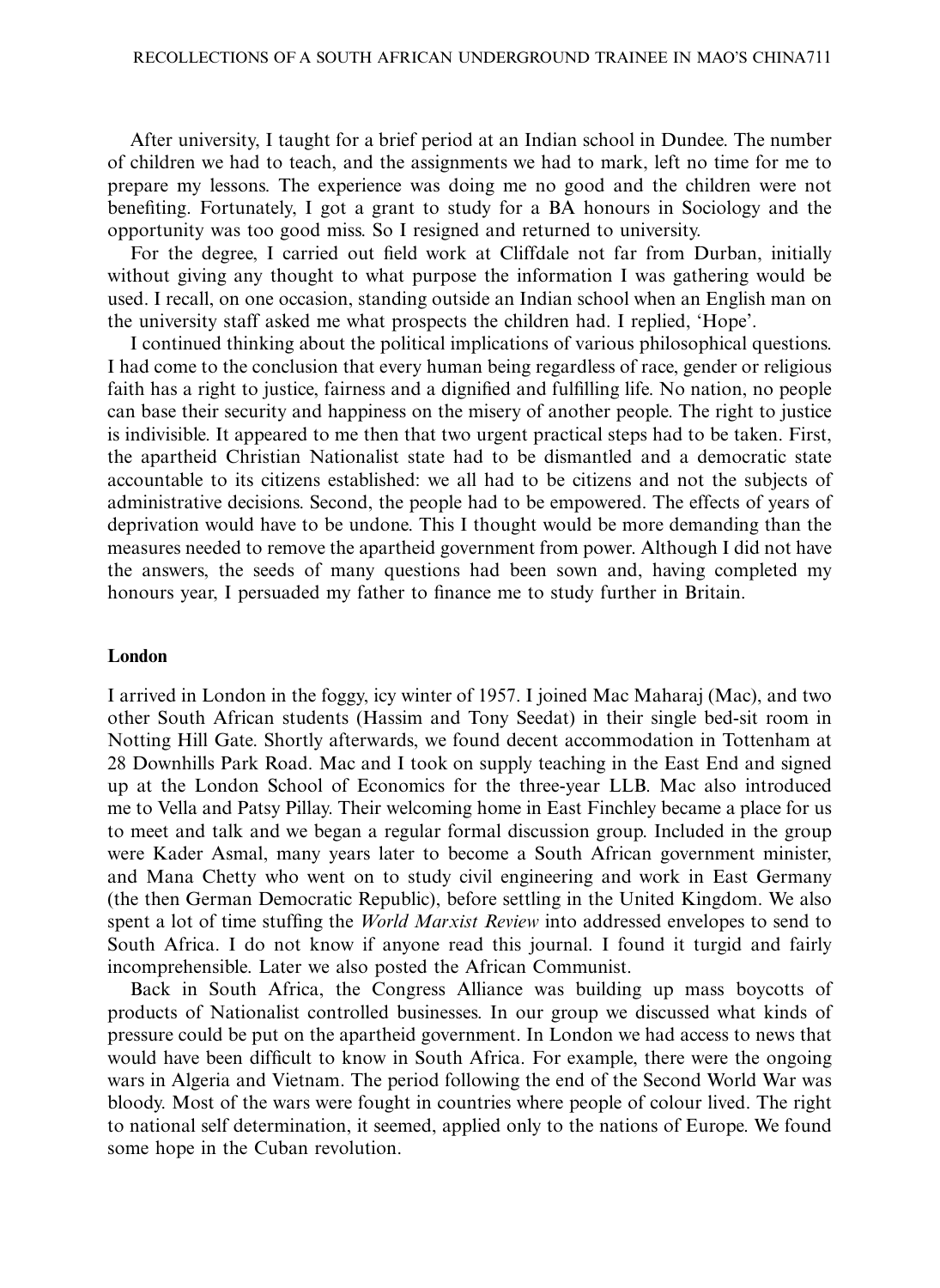In addition to demonstrating outside South Africa House, we took part in many demonstrations calling for the various colonial states in Africa to be granted their independence. A number of African countries were heading that way while the apartheid regime was tightening its grip. In April 1959, the ANC with the Congress Alliance called for a boycott of South African goods. In London, the Anti-Apartheid Movement was set up and over time would campaign successfully for a range of boycotts to isolate the country. A huge demonstration in March 1960 followed the massacre at Sharpeville, lasting for several days. Both the ANC and PAC were banned soon afterwards, forcing them underground. Our demonstrations increased. However, I have no recollection of us studying in our formal discussion group the likelihood of the Congress Alliance taking up arms against the South African government. If we had, I am sure we would have set about reading whatever we could find on warfare. We had the intellectual resources to undertake such a study but we did not.

## China

It was also in the Spring of 1961 that Vella told me about a request from 'our people' in South Africa for someone to study radio technology and communication and to return to South Africa to teach others. I asked how long the course would take and was told three months. I was coming to the end of my LLB. I also learned that Mac Maharaj was going to the German Democratic Republic to study printing technology. At that point, my only knowledge of a radio was how to turn it on and to tune into a station. Without giving the matter further thought, I said, 'Yes'. Many years later, I learned that Vella had discussed approaching me with Mac who thought that I was a suitable candidate because I had taken apart and put together a clock. My qualification for the job was that I had 'patience'. I did, for my own amusement, take apart and put together a clock, but I did not get it working!

There were a number of things of which I was unaware. Strange as it may seem, I did not know that Vella was the representative in Europe for the South African Communist Party (SACP). No doubt that was Party secrecy. Nor was I told that my radio training was in preparation for the movement undertaking armed struggle. The focus in our study group at Vella's had been on political work and organisation in pressuring for change. Today, I can read in various books and documents about the secret discussions and debates among the ANC and SACP leaders behind the decision to take up arms. In his interview with Padraig O'Malley, Vella speaks of Rusty Bernstein (a member of the SACP Central Committee, in 1961 still in South Africa) enquiring whether it was possible to recruit South Africans who were living in London to undergo military training.<sup>2</sup> But I wonder if they really understood the intellectual, mental and physical preparation required of individuals who are required to serve either as officers or foot soldiers in an armed struggle? Perhaps I would have made the same decision had I been told more about the context of my radio training, but I would also have wanted to ask certain questions. People who are going to

2. V. Pillay, interview by P. O'Malley 30 December 2002, The Heart of Hope. [www.nelsonmandela.org/](http://www.nelsonmandela.org/omalley) [omalley,](http://www.nelsonmandela.org/omalley) accessed 2 October 2007.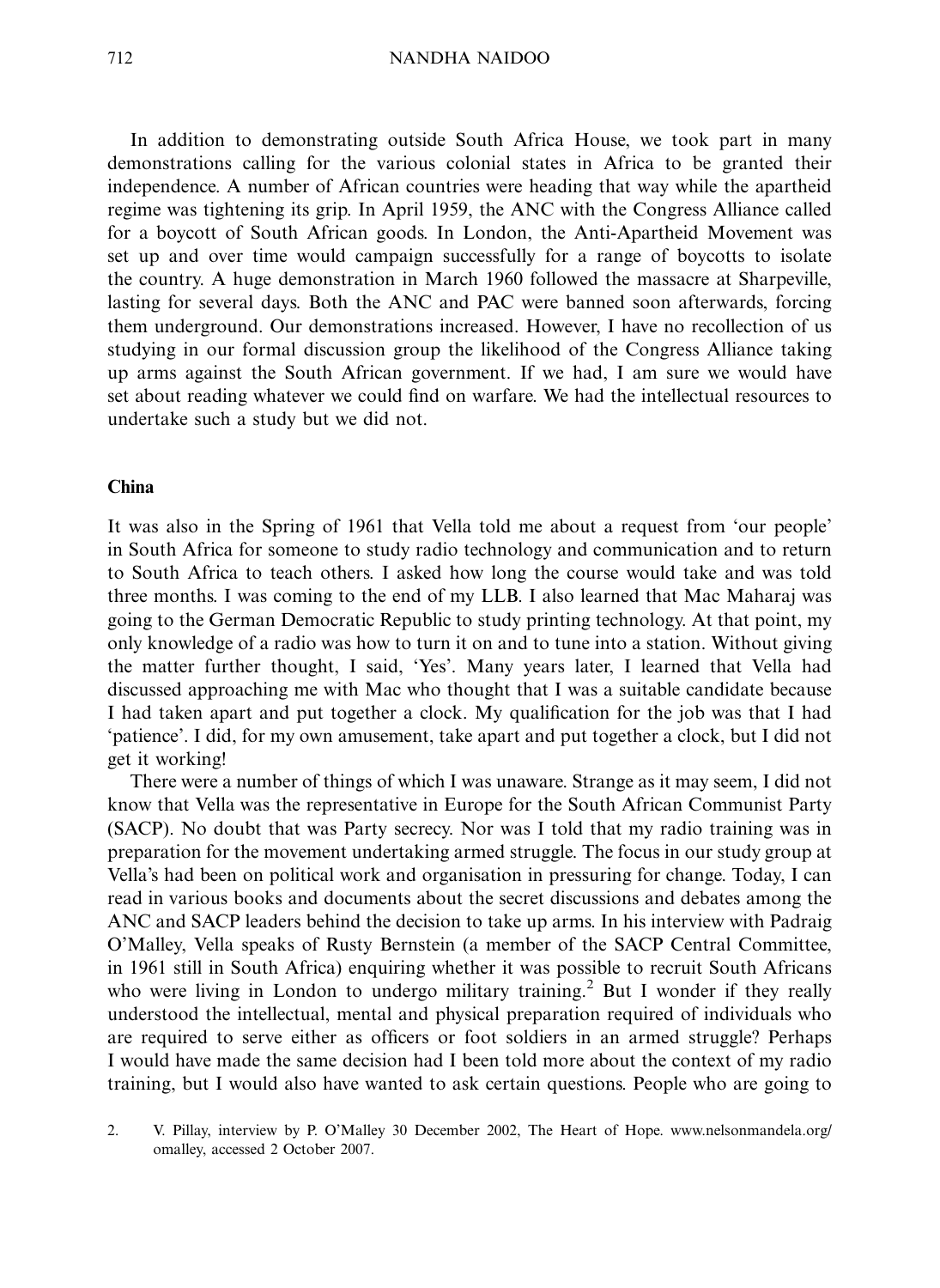implement underground work of any kind have to be more than ciphers. While secrecy was obviously of concern, it also inhibits vital discussion and intellectual development.

I was told by Vella to travel to Prague and meet with Moses Mabhida and Wilton Mkwayi who were living at the Atlantic Hotel. Vella arranged my travel documents and I left for Prague. I did not inform my parents as I knew that the project was secret. Simply going to communist China would be enough to bring trouble. So the story I gave out was that I was making my way home through Africa and I expected to arrive in a matter of months.

I arrived in Prague some time in July 1961. I spent a while enjoying myself walking the streets of this beautiful old city. I learnt here that Wilton Mkwayi would accompany me to China. We left for China by air sometime in August or September, stopping overnight in Moscow before a flight to Beijing where we were met by officials of the Chinese Communist Party. We were taken to a compound consisting of several dwellings and protected by two armed guards at the gate. Wilton and I shared a room in one of the cottages. We had an interpreter, Comrade Ting. She was tiny and friendly. When I asked her what documents we would need to get around Beijing, she said that we would be taken where ever we wanted to go. One day, she asked me if the guards had let us leave the compound. I laughed and said that we hadn't gone outside, but if we had I wouldn't tell her. I used to tease her gently, asking what she would do in various situations. Her answer, invariably, was that the Party would tell them what to do.

In Beijing, we were told to await the arrival of four others who would be coming from South Africa. Whether Vella had known about them, I don't know. Left to ourselves Wilton and I had a lot of time to talk. I hadn't known him before. He was a wonderful man, inspiring affection and trust, and I enjoyed his companionship. It was during one of our conversations that he said, 'I know my people. I know what they will do. I will have to oppose them. I think that I will survive this battle, but I'm not sure that I will survive the next'. I can't recall now what I said, but his words stuck in my memory. I understood him to be saying that even after we got rid of the apartheid government, we would still have to face internal divisions and conflict. I warmed to Wilton as someone who was profoundly non-racialist. He was someone with whom I would have gone through fire.

It was probably about October, when the others finally arrived: Raymond Mhlaba, Joe Gqabi, Patrick Mthembu, and Andrew Mlangeni. Clearly it had not been so easy for them to travel from South Africa as it had been for me from London. I hadn't known any of them before and I was introduced as Steve. No one in the group, including Wilton, knew my real name 'Nandha', nor did I personally reveal anything else about myself, including where I came from or my education.

Raymond Mhlaba was in charge of our group and remained a rather distant figure while we were still all together. My predominant memory is of him sitting behind a desk, writing or reading. Once our group was complete, we were each given a medical and dental examination. My eyes were checked and new glasses prescribed. We were all given suits, tailored to measure (I still have mine), and a new pair of shoes plus a small allowance. The cigarettes were awful. My teeth were soon stained black and for some inexplicable reason I continued to smoke.

Living as a group created a new dynamic. I remember asking my hosts for something to read. The result was that each of us had delivered a box full of books! Now came the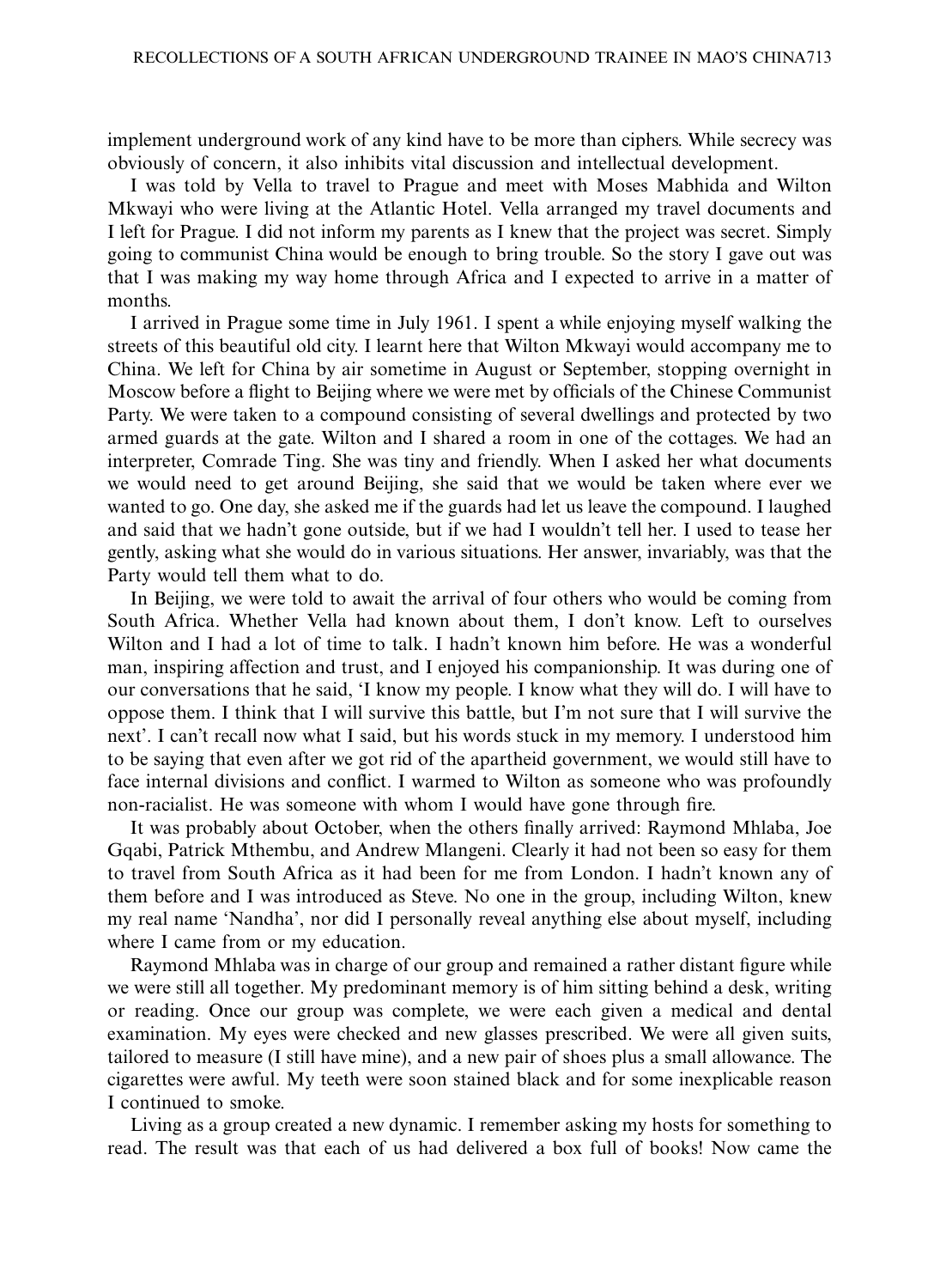question from Andrew Mlangeni: 'Who asked for these books?' I said that I had asked for something to read. 'Who mandated you?' I replied, 'If I were at home, I would have just gone to the shop and bought one. If you don't want the books, ask them to take the box away'. The same questioning occurred when I wanted a drink and asked my hosts if I could have a brandy. Shortly afterwards, a bottle of brandy arrived. Again the question, 'Who mandated you to ask?' and my reply, 'At home, if I had the money, I would have gone out and bought myself a drink. If you don't want to drink it, don't!' Well, they all enjoyed the drink.

Was there some distrust because as an 'Indian' I was clearly not an ANC member, compounded with my not automatically conforming to a group discipline? Perhaps so. It was not something openly discussed, but I recall Andrew Mlangeni telling me that I must be 'an adventurer'. Joe Gqabi, who had considerable presence, also asked Patrick Mthembu and Andrew Mlangeni not to discriminate against me, although I can't recall what provoked the comment.

After the others arrived, a member of the Chinese communist party gave us a series of lectures on the history of their party and the policies it pursued in the civil war and the war against the Japanese invaders. Comrade Ting translated. A revolutionary movement, they said, had to live among the people like fish in water. We were being introduced to the concept of Revolutionary War.

There was also the topic of Soviet foreign policy, namely 'peaceful co-existence' with the West. The Chinese position, in my crude summary, was that the West was not prepared to leave socialist societies alone and that peaceful co-existence was therefore not possible. However, my recollection is that they were stating their position and we were free to make up our minds.

We were dined, taken to see Chinese classical opera and films, all of which illustrated how they were using the arts to get their message across to the people. Policy formulation and implementation we were told was 'bottom up, top down'. At the request of our leader Raymond Mhlaba, a meeting was arranged with Mao Zedong. We were taken to a building off Tiananmen Square. Mao received us individually, with an interpreter, at the door of a modestly furnished lounge. Once we were seated, he listened carefully to Raymond Mhlaba before saying that whatever they had to tell us was simply illustrative. He also said that everything changes, including Marxism and communism. Our policies, he said, should be formulated on the basis of a study and understanding of our situation. Mao went on to say that our situation in South Africa had similarities with the struggle in Algeria and suggested that it might be worth studying that conflict. I remember this because it made a deep impression on me.

After our initial induction as a group, Andrew Mlangeni and I were taken to Shenyang (Mukden) to be taught radio technology and communication. The others were taken to Nanching (Nanking) for military training. We were not introduced by name to the person who was tasked to accompany us to Shenyang on an overnight train. Probably a ranking officer, although in civilian clothes, he was accompanied by an interpreter. Being curious, I asked questions. The reply I got, through the interpreter, was that I was asking too many questions. This was my first lesson. The remainder of the journey was completed in silence. We were to meet once more, later, when the same man came to see how we were doing. My companion Andrew greeted him, 'How nice to meet you again! How are you?'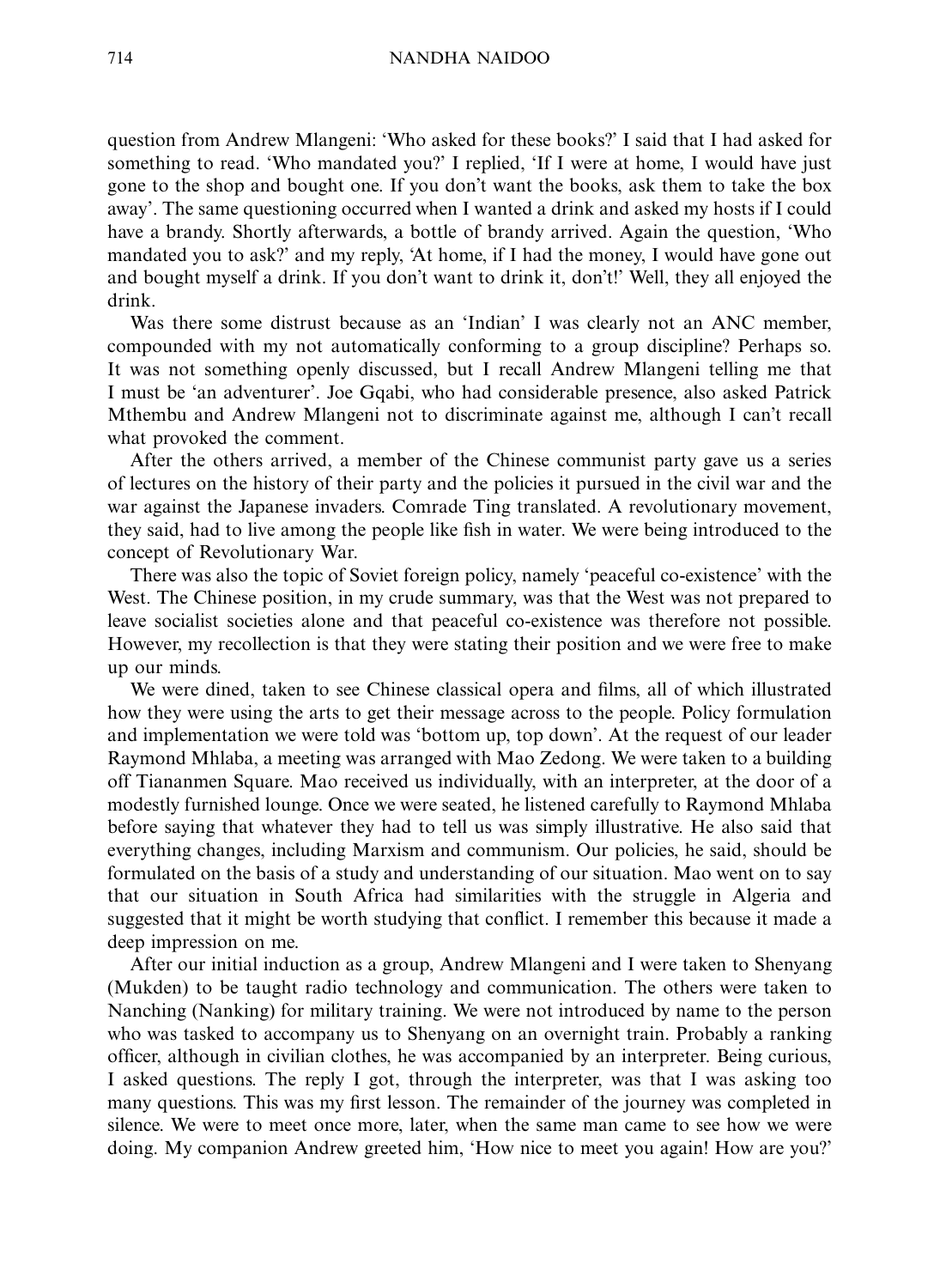The reply was abrupt. 'I am not interested in you. I am only interested in your work'. After that, silence. Lesson reinforced. Our relationship with our tutors was friendly, courteous and impersonal.

In Shenyang, we were driven to a large complex in a car which had curtained windows. We were given padded clothing to ward off the bitter cold. I couldn't work out what the complex was, but it was probably a military establishment. We had a small lounge, with a shared bed room and shower. Our work room was directly across the corridor. We had no contact with the outside world or any one else working or living in the building apart from our tutor and an interpreter.

Here we were taught Morse Code, each using a morse key. The learning was by rote, morning and afternoon. Our food was prepared and brought in; our laundry was taken care of. We only left our accommodation when we were taken out to dine, visit the sauna for a steam bath, or go for a walk. Otherwise we were indoors and with no contact with outsiders. All we had to do was learn the Morse Code. When I fell ill, two doctors were summoned and, after examining me, they administered intravenously some powerful medication which got me back on my feet pretty quickly. We progressed to about 60 words per minute and then our performance hit a plateau. Our tutors made the decision to stop the afternoon sessions and slowly our performance crept to  $100+$  words per minute.

When the initial Morse Code training came to an end, we were relocated to the uppermost floor of a high-rise building near a frozen river. Looking through the window, I could see small vegetable plots, also completely frozen. Our living accommodation was good and similar to what we had before. When asked if we had studied physics, we both answered 'No' and this had to be taken into account. The team engaged in teaching us comprised one team leader, two interpreters, a typist, a physicist and two specialists in Morse transmission. We were now having to transmit live. I think our day started at eight in the morning with a ten minute break every hour, a two hour break for lunch and then at least another three hours.

In teaching us some basic physics, we were taught the function of each component in a radio and transmitter circuit (valves, capacitors, resistors, coils, transformers, and the design, specification and function of each of these components) and to read a circuit diagram. A radio receiver and transmitter is an assembly of several circuits each serving a specific function. At one of our lessons I recall asking our tutor if we could have a radio removed from its casing to test whether we could reproduce on paper the circuit diagram. Our tutors agreed. I think I completed the task successfully.

We were also given a basic understanding of electromagnetic wave propagation. What we were studying was the practical application of theories based on observed phenomena during experimentation and often serendipity. We were in a new field of learning.

The concept of numbers did not come easily to me and I was diffident, having matriculated without mathematics. My maths teacher at high school, a Mr Bishom, would address questions to each child in the class but, when it came to me, he would say 'Donkey, pass, next'. This went on for four years. Now here I was being required to understand mathematical formulas. More scary for me, a failed teacher, was the thought that I would have to teach this complex subject back in South Africa to people with little formal education in a hostile dangerous environment, and with minimum resources. It did not help my confidence when Andrew one day asked me to explain something that we had been told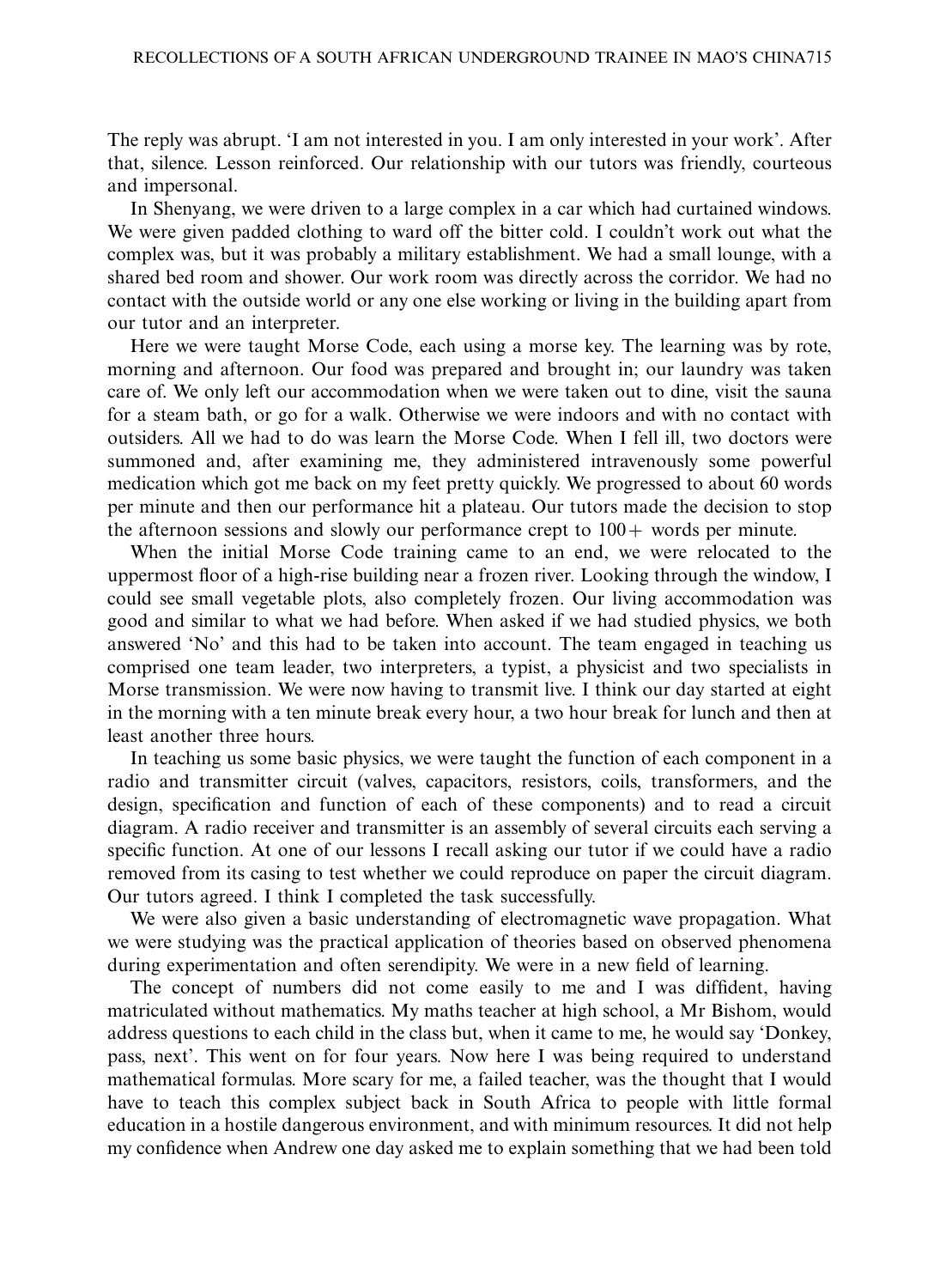in class and when I tried, his response was, 'How can that be? You're misleading me'. The distrust engendered by colonial division and apartheid went deep. How do you explain, I wondered, the heat that is generated when a bundle of copper wire is rotated between two magnets or the heat that is generated when pulsating electrical energy is passed through, or placed close to, a bundle of copper wire? You can only observe the phenomenon, make inferences, offer explanations, and, if you are clever, come up with a theory that works. We later put Andrew's question to our teacher and he went over everything again. I could see that there was more to teaching than knowledge alone. The information being conveyed had to be carefully prepared with the learner in mind, taking into account their intellectual preparedness. After each class, I spent my time making notes of what I had learned. I asked for them to be sent to Vella Pillay back in London as I thought that they could be useful in the future.

After we had learnt the Morse Code to the minimum standard required, we went 'live'. We each had a transmitter/receiver with head phones and a pencil and pad with individually referenced spaces. We learnt the protocol for receiving and transmitting signals and were individually supervised throughout. Our practice runs required total concentration. The world outside was shut out. I was aware that my manual dexterity in using the Morse key was wanting and I didn't completely master the technique. Andrew was better at transmitting than I was.

Receiving had its own problems. The traffic in radio signals was extremely dense and there was interference from static. It was like trying to follow a conversation in a crowded bar with everyone talking at the top of their voices. Concentration had to be maintained for however long the transmission went. In practice, operating in clandestine conditions, we were advised that the communication had to be in short bursts.

If you are working from someone's home, connected to their electricity supply, the instruments at the power generating plant will register a sudden and significant surge in the consumption of electricity at the address from which you are operating. For this reason, and that electromagnetic radiation could be traced to its source, we were advised to keep our transmissions brief and to be constantly on the move.

The course in physics and electronics was interesting. I understood the concepts and was able to cope with the mathematics. I enjoyed the challenge of learning something new. Yet I found learning the Morse Code tedious and dull, and I was not able to master adequately the technique of using the morse key. It was the last word of the last lesson when I gave vent to my frustration by banging hard on the key. This was indiscipline. My tutor was not pleased.

In addition to our radio work, although I hadn't expected this, we were shown how to take apart and reassemble a pistol and an automatic rifle. What we learnt was what many white South Africans were taught as a matter of routine. I found that it wasn't easy to fire a rifle or pistol with accuracy. With the pistol you had to ensure that the barrel didn't tip when you squeezed the trigger. I asked my hosts to provide me with a pistol which they did, with the firing pin removed. I would spend a few minutes each day pointing the pistol at a target, with a match stick balanced at front of the barrel, and squeeze the trigger. The aim was to squeeze the trigger without the match stick falling off the barrel. If it fell you were off target. With some practice I got quite good at it. But using the automatic rifle was another matter. It was easy to fire one shot at a time and get on target, or to empty the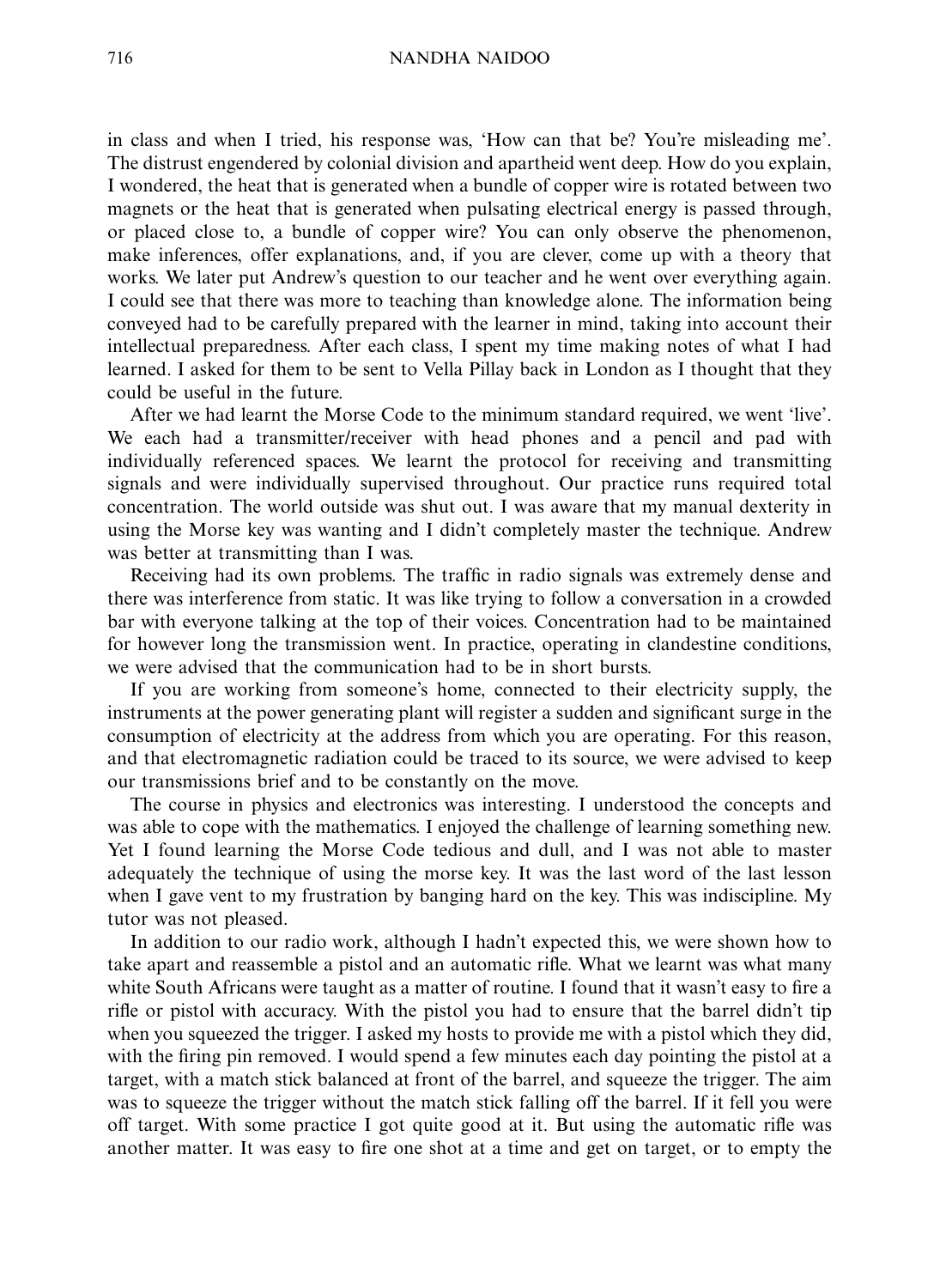chamber in a fraction of a second, wasting bullets that went all over the place. However, the aim was controlled fire. You had to hit the target with a specified number of bullets, not more and not less. This was difficult but with practice, and a good ear and eye, it could be done. As a sport it could be fun but ceases to be funny when you are told that you and your adversary will be using live ammunition; and, in close quarter combat, the butt and bayonet. Fortunately for me, this was not the focus of our training.

At weekends, we could relax and were entertained for lunch. Sometimes we were taken for walks in the park. Once we were taken to a plant where radio valves were being manufactured and also to a steel fabricating plant. I wear glasses. However, this did not prevent a small shard of metal lodging itself in my eye. My hosts took me immediately to an ophthalmic surgeon, very pretty and young, who gently prised it out and gave me some medication to relieve the pain.

When the course came to an end some six months later in July 1962, I was told that my mother had died. She had died on 29 June and I would later learn that my family had been making frantic efforts to get hold of me. Our Chinese hosts apologised for not informing me earlier, but the decision had been taken not to distract me. For a time I put my mother's death out of my mind. I had been very close to her and I doubt if I could have coped otherwise.

While in China our world was solely the enterprise in which we were engaged. The world outside and news had ceased to exist. We returned to Beijing where we were reunited with the rest of the group. A tour was arranged that took us by train to Shanghai and then by car to the mountains where the communists under the leadership of Mao Zedong had set up a base camp.

I'd been away from London for some 15 months by now, instead of the projected three months, and there was still the matter of getting back to London, and then home.

#### Back to Prague

Shortly after returning to Beijing, I flew on my own to Prague where I was met by an official of the Czech Communist Party, closely allied to the Soviet Communist Party. While we had been in China, the country's relations with the Soviet Union had seriously deteriorated. Completely oblivious of this, I arrived in Prague during the Cuban missile crisis in October 1962. Mao's open critique of Khrushchev for withdrawing Soviet missiles precipitated the breaking off of relations between the two countries. I was called for an interview by members of the Czech Communist Party. It was Kafkaesque. The Party officials sat in a semi-circle with me seated on a chair looking at them. I can only recall one of their questions. 'In which department will you be working?' I had no idea of what my future held, but I answered 'political department'! I couldn't see the point of their interrogation and I didn't know to whom they were reporting. Afterwards, however, I suspected that they were trying to see if I had been brainwashed in China.

While in Prague, I also witnessed charges being drilled into the huge Stalin monument on the Letna hill, in preparation for its demolition. Some elderly women stood on the bridge near me, with tears streaming down their faces. I also asked my minder if we could go to Lidice where I watched a film, taken by Germans, showing the village after it had been destroyed and its inhabitants butchered. I've not forgotten the image of two Nazi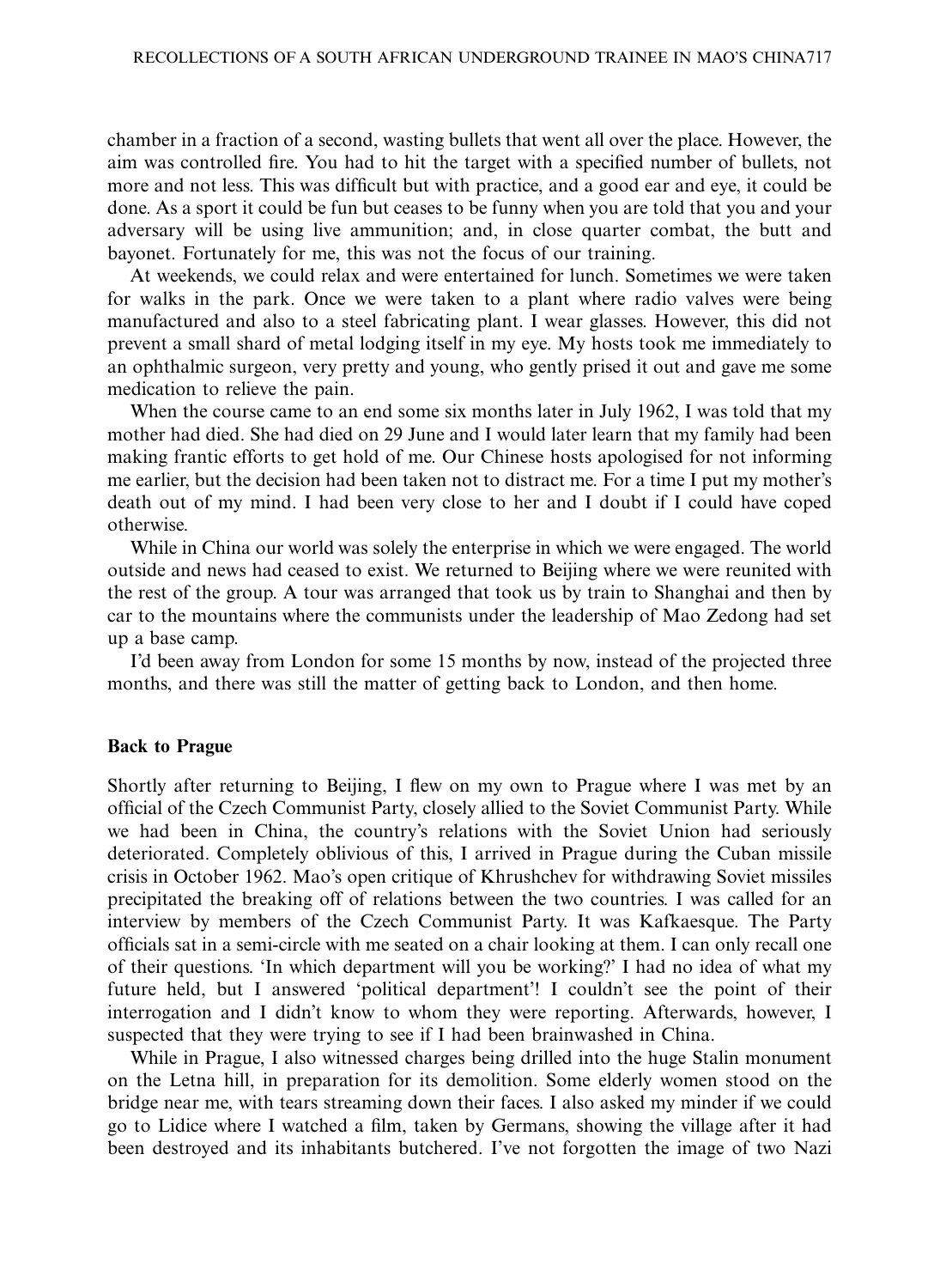soldiers grinning in that carnage. It was both instructive and disturbing. War and its outcomes held no romance for me. Could I end up like those soldiers? I felt disquiet.

I left Prague soon afterwards, when travel arrangements had been made for me to return to London. On the flight I opened my passport to check what had been stamped in it and found a loose document in Chinese. I chewed and swallowed it. The passenger sitting next to me must have thought I was indeed strange. On arrival back in the UK, I looked at the officials at the passport counter searching for a kindly face. When I found the person I thought would be kind, I approached him and presented my expired South African passport. The immigration officer told me that things had changed since I had been away. South Africa had left the Commonwealth in May 1961 and so I was now subject to different conditions. Nevertheless, I was given three months leave to stay.

I recall meeting Idris Cox, Secretary to the International Department of the British Communist Party at Vella and Patsy Pillay's home in Muswell Hill, London. I can't remember what we spoke about at this meeting except a lingering recollection that it was intended to find out if I had been indoctrinated in China. I have no recollection of being asked about the course I had been on.

#### Returning to South Africa

I found that Mac had already returned to South Africa. It seems that with his GDR training he hadn't experienced the same delays. Once again, Vella arranged my travel and I left for home in the middle of December. My three-month 'journey through Africa'  $-$  my cover story had been extended to 18 months. Our plane stopped for refuelling in Tripoli where we were asked to disembark. It was a beautiful, starry moonlit night and it was a relief to leave the cigarette smoke-filled cabin. A short distance from me another man was enjoying the fresh night air. A few minutes later he was joined by an acquaintance. Their conversation struck me. 'Hi! What you doing now?' The reply came in Afrikaans-accented English. 'I'm flying over the Congo! GLORY! GLORY!' The man caught my eye in a sideways glance. He realised that I was listening, and stopped. What was this South African doing flying over the Congo? I was back to the South African nightmare.

I arrived in Johannesburg on 15 December 1962 and presented my passport. The officials saw that it had expired and rang their superior. I was allowed in and immediately took a flight to Durban. My arrival was unannounced. I took a taxi to my aunt's home, wanting to freshen up before going on to my dad's farm. On the way we were stopped at a police roadblock and searched. While 16 December had traditionally been a public holiday in which Afrikaners celebrated their victory over Zulus at Blood River, Umkhonto we Sizwe had chosen to launch its first acts of sabotage on that date the previous year. Of course I had been in China then and unaware that this was probably the reason for the roadblock. There was nothing for the police to find in the taxi and we were allowed on our way.

When I arrived at my aunt's home, my father happened to be visiting. He was clearly pleased to see me, but asked no questions. This was a relief because I would have hated to lie to his face. I kept my emotions on a tight rein. I was also introduced to my stepmother and returned with them to the family farm, about ten miles inland from Stanger. My father's re-marriage surprised me, especially as I could feel that he and my youngest brother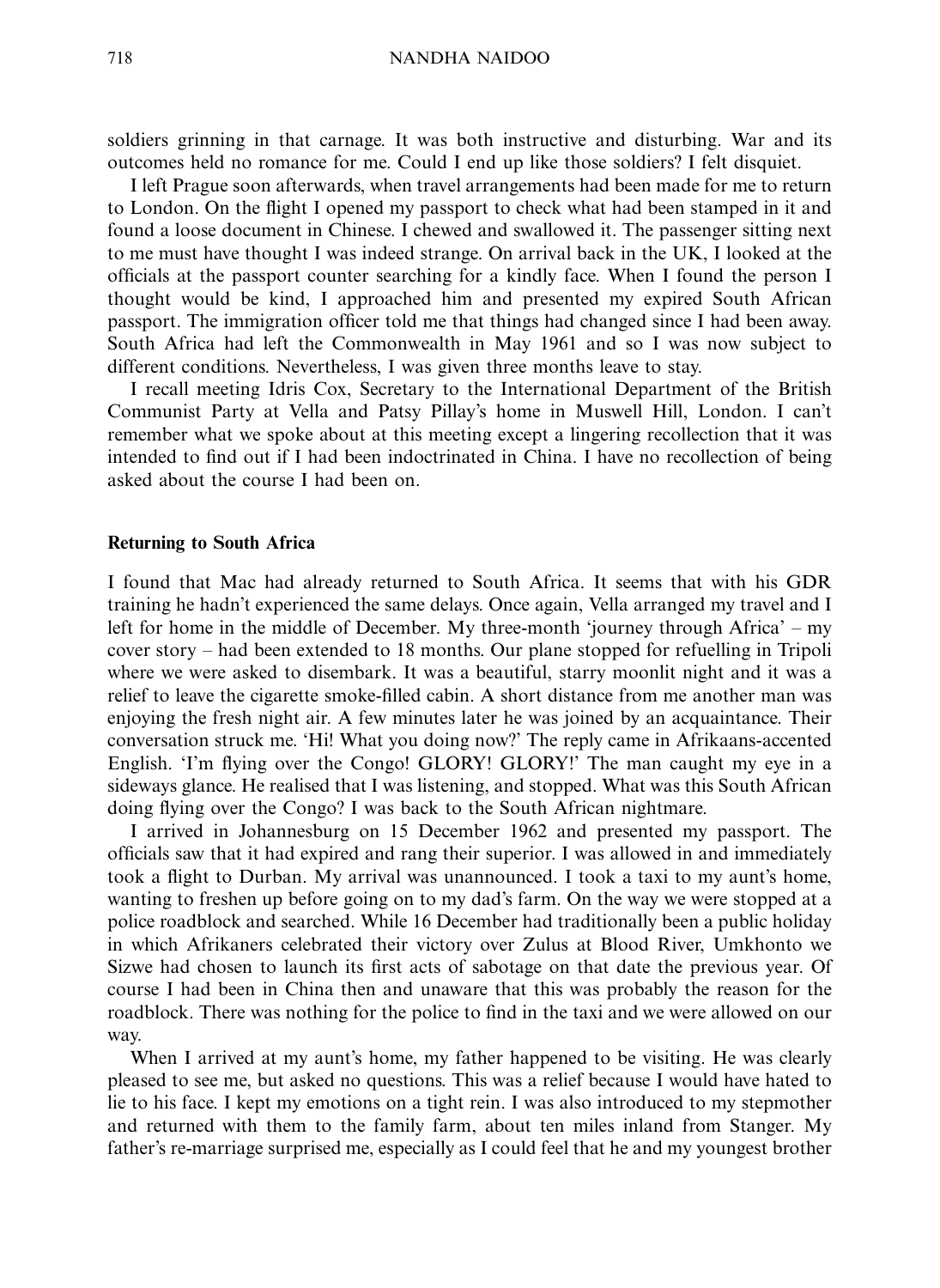and sisters were still in mourning. There was a void which my stepmother could not fill. I regret to say that I did not have my father's restraint and I asked him why he had married again. He and my mother had been soul partners. It was impertinent of me, I who had been completely out of reach for so long. He replied that he was experiencing difficulty running his farm and caring for three young teenagers. He uttered no words of rebuke but I knew that when I had first left for London, I had promised him that I would return if he needed me. He had certainly needed me when my mother died. What could I say to him? In addition to the necessity of secrecy around the work that I hoped to do, in what danger would I be placing him in if I indicated what I was involved in? What would happen if I had to disappear again without explanation? Later, some months after my arrest, I would learn from my brother Boya that when the police had come to question my dad, his answer to them was, 'You have a problem with my son. I do not have a problem with him'.

I did not tell my father that I had abandoned preparing for admission to the Bar in England. With my diversions, I had barely scraped through my LLB but nevertheless thought that I could rely on my London law degree for admission to practice in South Africa. I was preoccupied with the enterprise to which I had committed myself. I had to be able to support myself now and develop a credible cover.

Mac was supposed to make contact with me and, while waiting for this, I set about preparing for exams in Roman Dutch Law, South African Statute Law and Legal Procedure. In the meantime I tried to secure articles with a firm of attorneys to complete the practical requirements for admission as an attorney. This was proving difficult. None of those I approached, all Indians and possibly members of the Natal Indian Congress, was helpful or encouraging. I represented competition. I could tell that my father was getting anxious. I was living with him and making no headway as far as he could see. I had to do something. There was a vacancy at a local Indian school and I thought that I might get a job. There too, I was turned down. I learned later the reason when someone told me that the headmaster was not going 'to bite the hand that fed him'.

# Underground contact

Mac made contact some time in May 1963, visiting me on the farm. Mac told me that the Leadership wanted me in Johannesburg. He also informed me that my name, with the address of my father's farm, had appeared on an underground mailing list kept by Paul Joseph. At that stage, I didn't know Paul who lived in Johannesburg. Mac said that he had immediately asked for my name to be removed as my security, and that of anyone working with me, could be compromised. He had enquired how Paul had got my name. It transpired that my sister Radha had met the Josephs when travelling by train from Laurenco Marques to Johannesburg, after a flight from London. She must have been returning because of our mother. Radha, who had been studying in India, had arrived in London after I had left for China and was missing. It had been an anxious time with my mother's illness and both parents asking after me. The Josephs had concluded from their conversation with my sister that I may be sympathetic to the cause to which they were devoted. Fortunately no harm was done.

On his return to South Africa, Mac had based himself in Johannesburg but told me that he had come to see my father after my mother had died. That touched me. My mother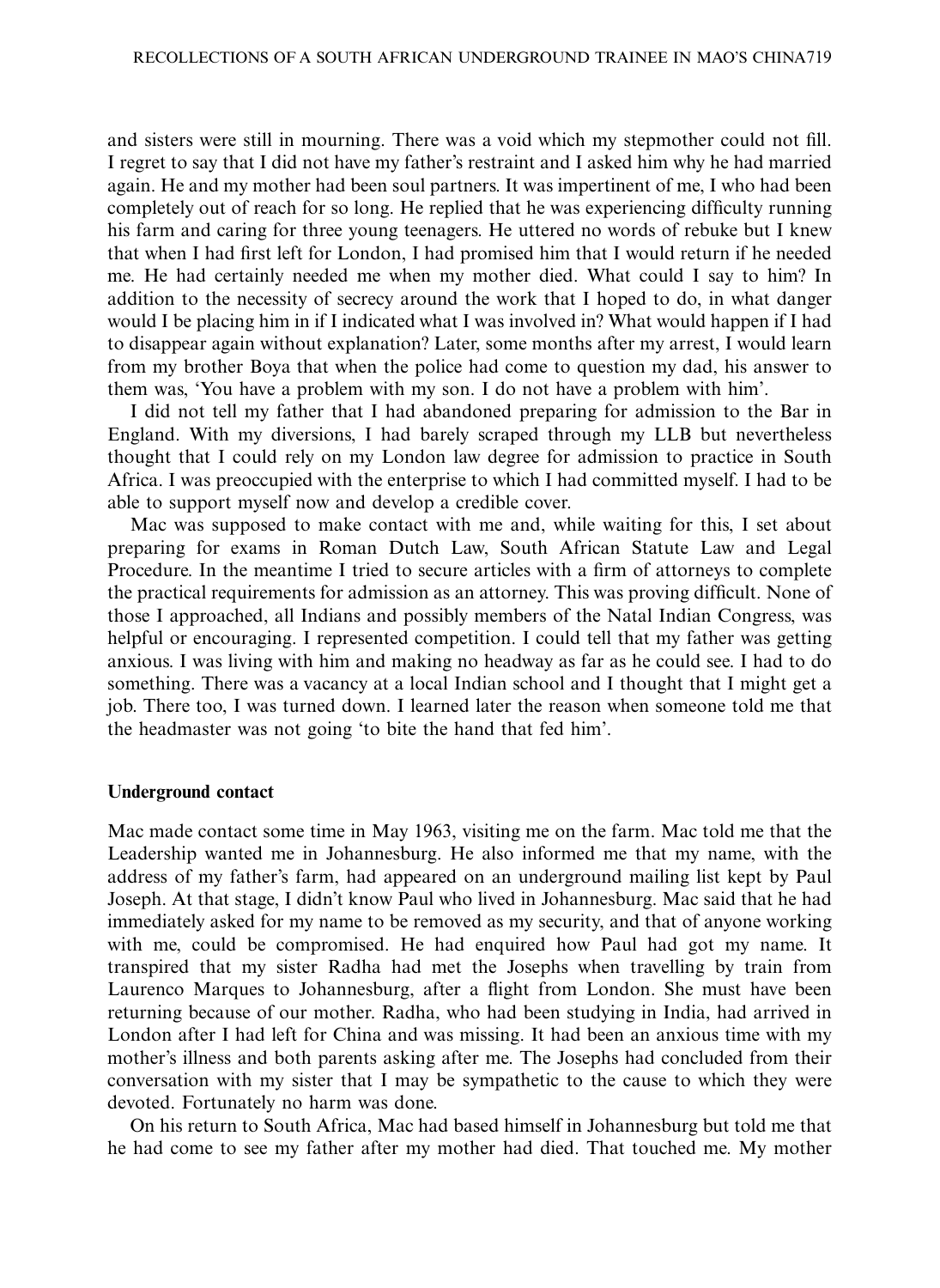wanted to see me before she died. Her daily plea had been: 'Where is my son? Where is my son?' According to my brother Boya, a letter in my handwriting, posted locally, had arrived shortly before my mother died. I had prepared a number of these letters while in China, hoping that with the help of various Chinese diplomatic missions they could be posted from different locations in Africa. I was over-optimistic but this one had somehow got to Mac and he had posted it in South Africa. My family had realised that it was a proxy posting and I doubt that the letter gave either my mother or father any reassurance. Nevertheless, I appreciated that Mac had gone to pay his respects.

Jobless, and living on the farm, I explained my present problem to him. I could see that my dad needed help on the farm, but I was in a fix. I couldn't get into a situation where he would become dependent on me and at the same time make myself available for political work.

Electricity was not available on the farm. I had no money to establish and equip a workshop or to buy components. I had no idea whether the equipment and components I would need were available on the open market and whether it could be bought without arousing suspicion. I needed a job both as a cover and for an income. Mac agreed and said that he would see what he could do.

It was now July. I could not disregard the instruction conveyed to me by Mac that I report to the Leadership in Johannesburg. Although regarded in law as citizens, Natal Indians had no entitlement to live outside Natal or to leave Natal without a permit. My intention was to travel to Johannesburg without the necessary permit. If this became known it would suggest rebelliousness. I had already had a visit from the security police shortly after my return and I could not exclude the possibility that the police were watching me. So I decided to apply for a permit to travel to Johannesburg. I was granted a limited visit and, by some strange coincidence, my brother Balavisited the magistrate's office soon afterwards. He saw a copy of my permission paper on the desk and when the officer's back was turned, he quickly removed it, scrunching it into his pocket. This was not the only time that he acted intuitively on my behalf, suspecting that I might be involved in underground work.

I travelled to Johannesburg by train, having scrounged the train fare from my father. I have a subsequent, rather blurred, memory of Mac introducing me to Ruth First in Johannesburg. I cannot recall now whether my visit took place before or after the police raid on Lilliesleaf Farm at Rivonia, in which almost all the High Command were arrested on 11 July 1963.

In Johannesburg I stayed with Mac as I knew no one else there. Although I can't recall the place where we met Ruth who was banned  $-$  perhaps it was a library  $-$  I retain a sense of her looking incredibly stressed.

I left Johannesburg with instructions conveyed to me by Mac to make a number of electronic appliances which, when connected to a battery and turned on, emitted sound at audio frequency for the purpose of teaching the Morse Code. I made these appliances, working secretly in the bathroom of a friend's house late at night, and subsequently gave them to Paul Joseph who had been asked by Mac to collect them. The next time I was to meet Paul was in prison in Pretoria.

Once back in Durban, I received a message to contact the attorney J.N. Singh of J.N. Singh & Radhi Singh. Success. I was taken on as an articled clerk. J.N. Singh, a former executive member of the South African Indian Congress, had been active in the Passive Resistance and Defiance campaigns, and as 'a listed restricted communist' was a banned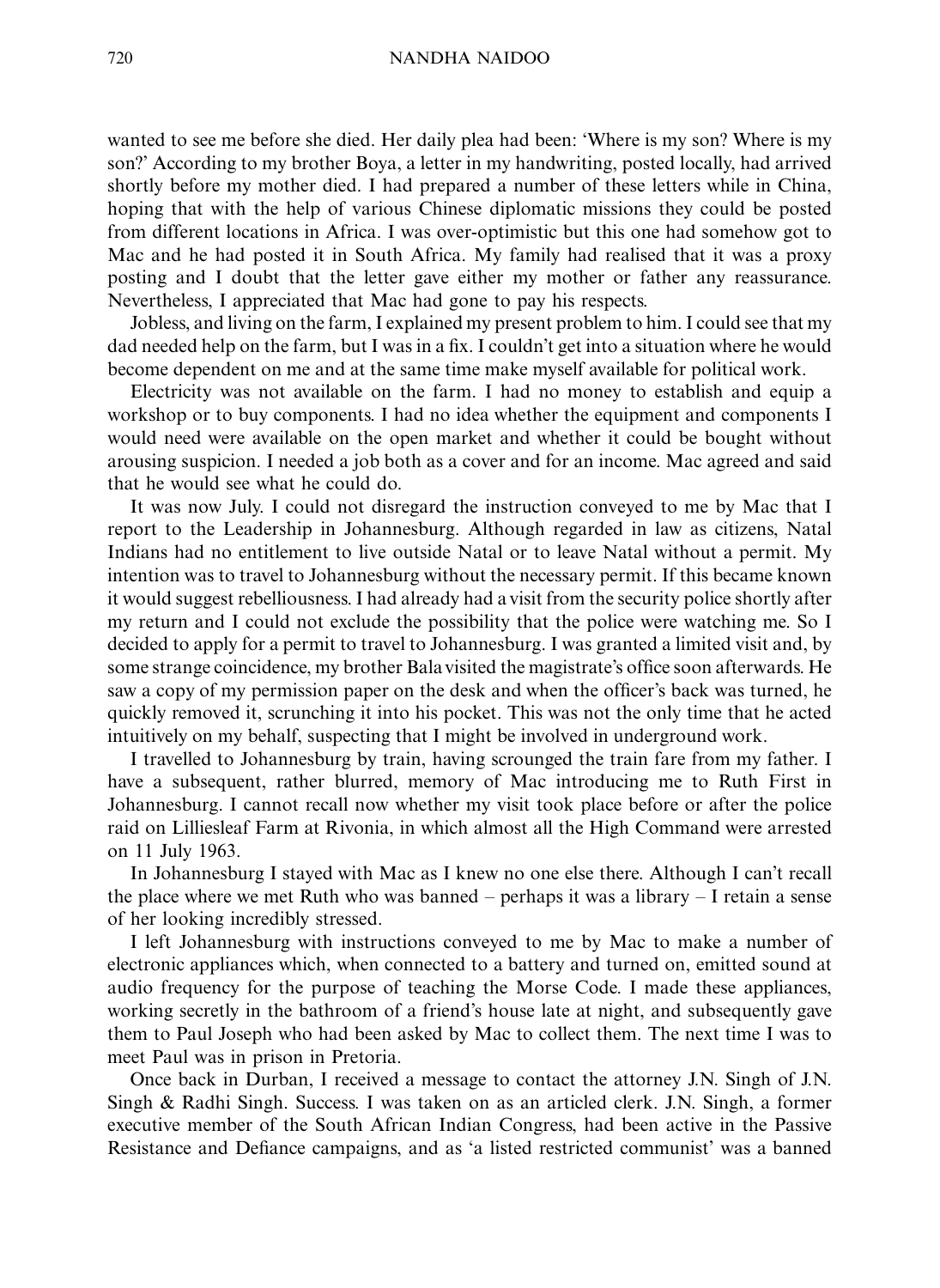person. His level of restrictions, however, didn't prevent him continuing his work. Long afterwards, I learned that he was an old university friend of Ruth First's. After Mac had discussed my position with her, a word from Ruth had secured me a job. Although we never discussed politics, J.N. Singh must have suspected my involvement.

Because Mac was my only contact with the movement, I was essentially 'sleeping' and steered clear of political conversations with anyone. I wouldn't be surprised if some of the people with whom I drank in Stanger were police informers. Out on the farm, we also rarely had a newspaper. I was unaware of Andrew Mlangeni's arrest and Patrick Mthembu's capture. These events were probably not widely publicised, unlike the security police raid on Rivonia that led to the arrest of almost the entire High Command of Umkhonto we Sizwe. Ruth's husband, Joe Slovo, had slipped out of the country just in time and Ruth would be detained not long afterwards.

The Rivonia arrests also included the leading member of our China group, Raymond Mhlaba. Although not in the High Command, Andrew Mlangeni would be charged alongside the others with sabotage and conspiracy, for which the maximum penalty was death by hanging. Nelson Mandela, who had been sentenced to five years in jail after his capture the previous year, was brought from prison to join the accused. When the 'Rivonia Trial' opened in October 1963, Patrick Mthembu was listed to give evidence for the state. According to Joel Joffe, a member of the defence team, of all the 173 prosecution witnesses, Mthembu's defection was said to cause the greatest anger to the accused.<sup>3</sup> He had known and worked personally with them all and was the only ANC member of any standing whom the state could persuade, with its solitary confinement and torture, to turn on his former comrades and buy his own freedom.

Unbeknown to me, a new Umkhonto High Command was being established by Wilton Mkwayi and others, to which Mac was closely linked. It was a while before he came to see me again, maybe March or April 1964. Working at J.N. Singh's, I was now renting a room from a landlady in Verbena Road, off Wills Road, in a fairly central location of Durban. I can't recall if this is where we met, but I would have told him where I was living. He conveyed an instruction to me to accompany him to Johannesburg to meet someone. I was not told who I was going to meet. On the journey I remember suggesting that we should consider building an underground radio communication network and Mac saying that the matter should be brought up in Johannesburg.

I know now that he was acting on the instructions of Wilton Mkwayi and Ruth First, Wilton Mkwayi in his capacity as Head of the reconstituted High Command and Ruth First as a member of the Central Committee of the Communist Party of South Africa.

I stayed with Mac in the servants' quarters that he was renting in 21 Pearse Street in Doornfontein. While I was there, a man with a mop of fair hair came to see me. We didn't introduce ourselves and I didn't tell him that I had come up from Durban. Only later would I learn that he was Lionel Gay, a physics lecturer at the University of Witwatersrand; a member of the new Umkhonto High Command. I don't recall whether Mac stayed. We spoke about building radios and transmitters. Although I can't recall specifics, I must have told him what I could obtain and what would be difficult. Before leaving, he gave me two Philips' journals containing circuit diagrams.

3. J. Joffe, The State vs Nelson Mandela (Oxford: Oneworld Publications, 2007).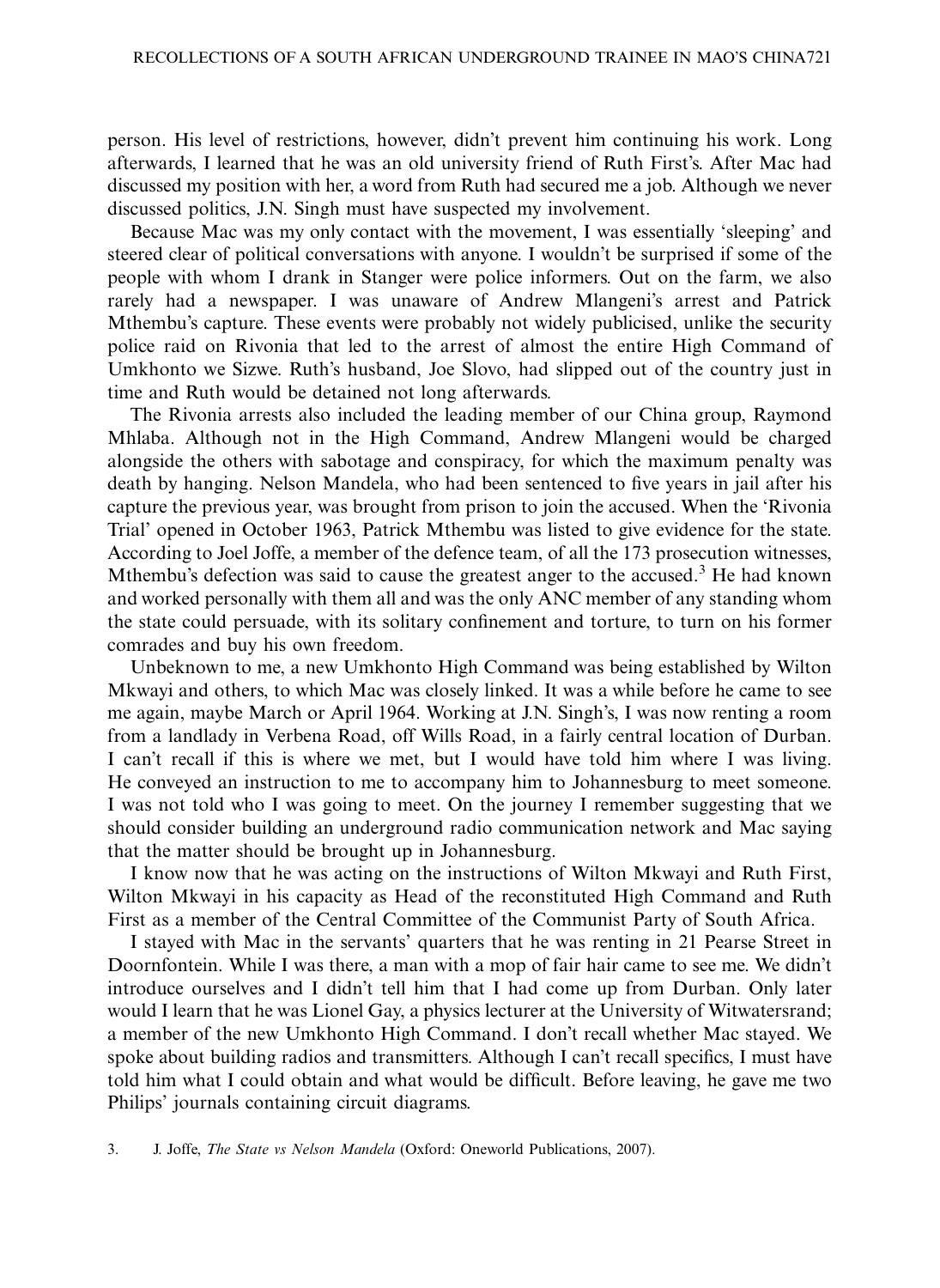Eight of the Rivonia trialists were sentenced to life imprisonment on 12 June 1964, including Andrew Mlangeni who had not been in the leadership. I had no further contact with Mac until the week beginning Sunday 28 June when, at some point, he came to my lodgings. He suggested that I obtain a post box to facilitate communication between us. I was hesitant. My difficulty was that I would have to provide a false name and address, and I wasn't psychologically prepared. Mac went away, turning up with a key for a post box the next day. I concealed it in a crevice of my table. Little did we know that our next meeting would be in prison.

Only with later knowledge, was I able to piece together the sequence of events up to the date of my arrest. Mac had left Johannesburg for Durban on 27 June to collect his wife Tim who had been doing a course at St Aidan's Hospital. He remained unaware that two members of the new High Command had been arrested: Dave Kitson, whom I had known briefly in London, had been arrested on  $22$  June<sup>4</sup> and Lionel Gay (who had met me in Mac's place in Doornfontein) on 27 June, the same day Mac set off for Durban.<sup>5</sup> Mac did not know how rapidly the net was closing in. Nor did I when we met.

By Friday 3 July 1964, a nationwide security police swoop had detained a host of Communist Party activists and others, including white liberals who had turned to armed resistance. From Durban, Mac and his wife Tim travelled to visit his parents in Newcastle, oblivious of the unfolding assault on the resistance until he read about the arrests in the Sunday papers.<sup>6</sup> He then returned immediately with Tim to Johannesburg, to his lodgings in Pearce Street, where they were both arrested on Monday 6 July. As Mac had been my only contact, there was no one to inform me of his detention. Even if I had known of his arrest, I might not have been overly worried because the police had, in my thinking, no information connecting me to Mac. Nor did I know that the fair-haired man I had met at Mac's home had been arrested a week earlier and was co-operating with the police. However, even if I had known, without any link to a network or safe house, my options were limited.

On Thursday 9 July, I stopped to talk to an old school friend of mine and went off to spend the evening with him. I returned late and my landlady, who had stayed up waiting for me to return, informed me that some white friends had come to see me. I didn't have any white friends and it could mean only one thing. With nowhere to take refuge, I went to bed and to work the next day. My fears were confirmed when J.N. Singh told me that a source in the Security Branch office had passed on that my name had been mentioned, causing a certain amount of excitement.

#### Arrest

I was arrested by the security police on Friday 10 July 1964 at about 5pm close to my lodgings. I was walking up Wills Road when a voice called out sharply from a parked car,

<sup>4.</sup> N. Kitson, *Where Sixpence Lives* (London: The Hogarth Press, 1987).

<sup>5.</sup> L. Gay in The State v Wilton Mkwayi and Others in the Supreme Court of South Africa (Witwatersrand Local Division), November 1964, 196. University of Witwatersrand Library (UWL) Historical Papers, AK2520 Boxes 29-30, 1964.

<sup>6.</sup> P. O'Malley, Shades of Difference: Mac Maharaj and the Struggle for South Africa (New York: Penguin Books, 2007), 117.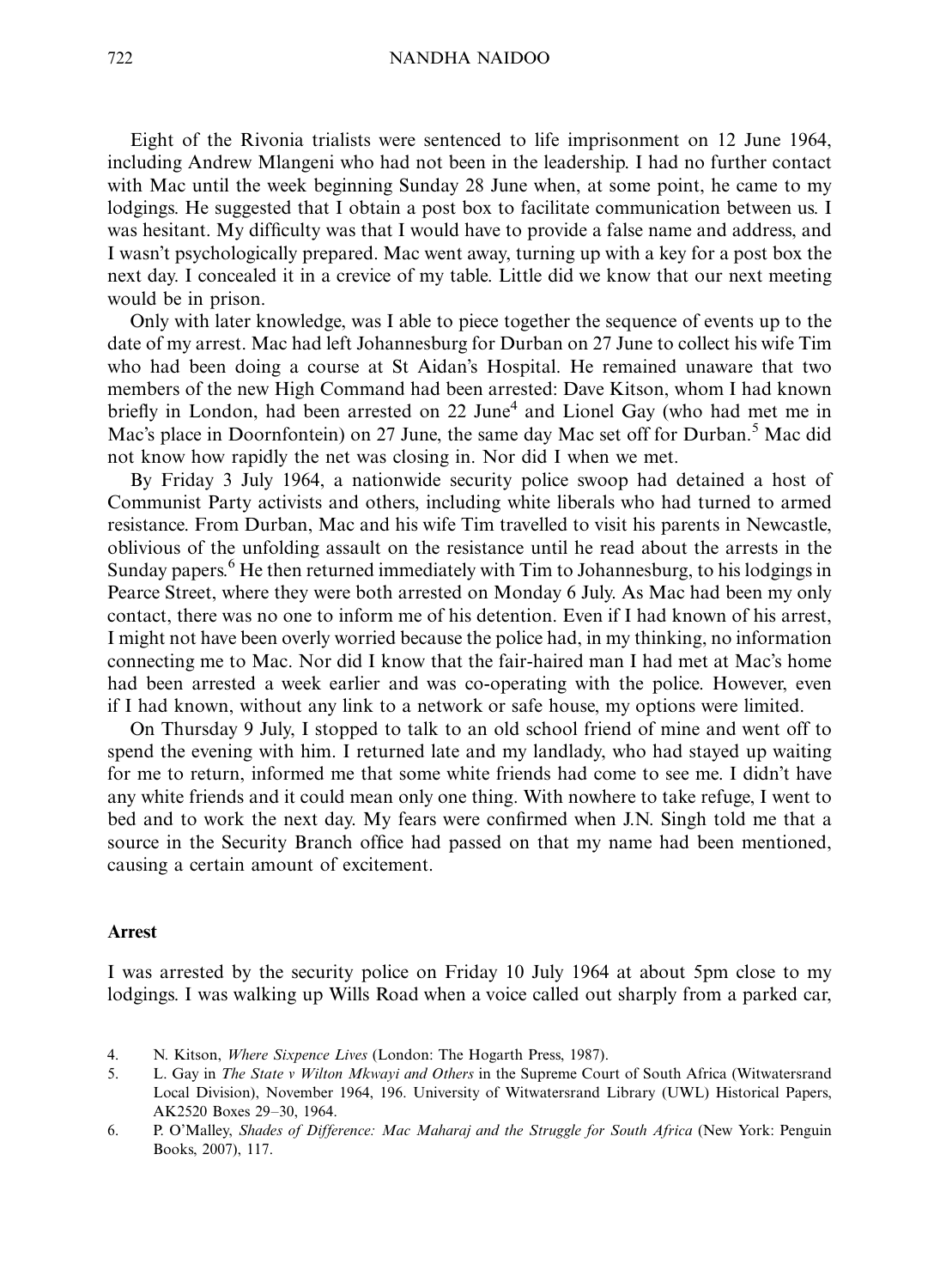'Steve!' I was the only person on the pavement. 'Get in, we want you for questioning'. A large number of police were involved in making my arrest. Among them were two Indians, including one whom I knew, from a family who lived about five miles from my dad's farm. I swore at him. I was taken to a police station where an Indian member of the security police named Naygar took off my coat and held me. I resented that more than anything. The other officer was an Afrikaner named Steenkamp with a menacing posture and presence. My recollection is that he knew little about why I was arrested and asked few questions.

That weekend, I was detained in a police cell at Hillcrest police station near Durban. I was given one blanket and a felt mat to place on a concrete floor. It was mid-winter and very cold. Although no word passed between me and my gaoler, the food I received was not prison fare and must have come from what his wife had prepared for his family. However, it was so icy in my cell that the fat in the food congealed before I could finish eating. I was being prepared for interrogation.

Early on Tuesday morning, 14 July, I was handed into the custody of Captain Swanepoel  $-$  the notorious 'Rooi Rus'  $-$  and Warrant Officer Nell. They had come from Johannesburg for me. I was manacled but not put in leg irons. The journey to 'The Grays', Security Police Headquarters in Johannesburg, had begun.

# Interrogation

As we entered a room on the top floor of the Grays, I told Swanepoel that I was not going to talk. He replied that I would, adding that he would give me no quarter and, were the tables ever turned, he would ask for none. He kicked a chair out of the way and said, 'Stand there!' Leaving a plain clothes policeman to guard me, Swanepoel went off. The officer sat while I stood, but both of us had to remain awake. I stood watching the police officer take apart and reassemble a pistol. Swanepoel returned the next day, having had his rest, and my interrogation began in earnest. The questioning, I recall, lasted approximately the next 36 hours, while I was kept standing throughout that time. I had not slept the previous 72 hours because my cell at Hillcrest had been so cold.

'Where's your passport? ' 'I handed it to the authorities at the airport'. 'What were you doing since the date of your arrival in South Africa?' 'Studying'. 'Who was teaching you?' 'Teaching myself'. 'You clever bastard! They put all the others to work pretty quickly. I can't understand why they didn't put you to work'. I remained silent. 'You are like the bloody Jews'. Silence. 'They've all gone, leaving you to face the music'. Silence. 'If the Kaffirs come into power they'll kick you out. They'll let us stay because we have some skills to offer'. Silence.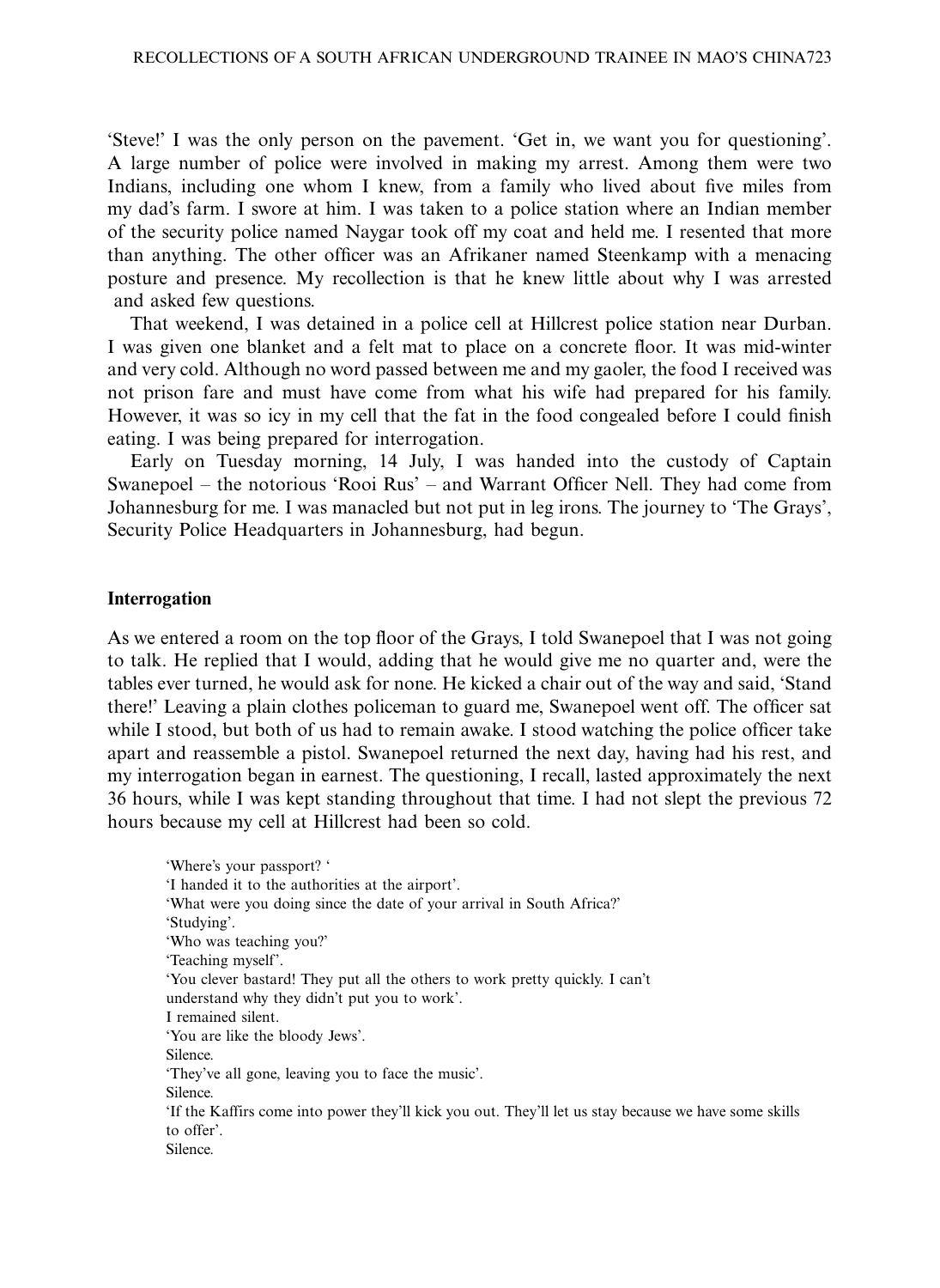At some point the interrogation turned specific.

'What is your relation to Mac?'

The question suggested Swanepoel knew that Mac and I were acquainted. It seemed to me that it would be pointless to deny that I knew him. 'We were at university at the same time. He is a graduate of the University of Natal'.

I couldn't resist asserting Mac's educational qualifications. Later I would learn that Mac had been pretending to be a 'Solly Matthews'. He had registered in Johannesburg under the race classification 'Coloured' and had apparently been trying to convince Swanepoel that he wasn't the one-eyed Mac Maharaj but was a one-eyed Solly Matthews. I had only ever known him as Mac, my friend who always sported a distinctive goatee beard. By now, I had gathered that he had been arrested, as well as the fair-haired man whom Mac had arranged for me to meet at his place. There appeared to be a chain of arrests but, for security reasons, only Mac knew where I lived. I didn't dwell on this. My mind was focused on surviving.

I was questioned about the audio frequency oscillators that the police found in Mac's home. It was clear they already knew that I had made them so, again, there was no point me denying it. However, I said that I had made them at my father's home. I certainly didn't want my friend's house searched and the police finding my equipment.

'Where are the two Phillips journals?' 'My bedroom in my father's house on the farm'.

Swanepoel ordered a search of my dad's house and they raided the farm the next day. After finding nothing, Swanepoel demanded once again to know where they were.

'You asked me where these journals were and I told you. If these journals aren't where I said they were, I don't know what became of them'.

Later I learnt that my brother Bala, on hearing of my arrest, had hurried to the farm to clear away anything incriminating. On finding the Philips journals, he had destroyed them along with some banned literature that he had kept there himself. My brother had the presence of mind to remove and cast away radio components and carcases of old radio sets which I had collected to cannibalise.

While seeming to accept that the journals were a dead end, Swanepoel persisted in wanting to know what I had been doing.

'You know what you have done? You have committed treason!'

For some obscure reason, the words 'There is no treason where treason doth triumph' crossed my mind  $-$  and I laughed. Swanepoel leaped violently forward, pushing the desk in front of him. He screamed at me, 'After all this you could laugh!'

Another time, he threatened me. 'We could shoot you and throw you down one of the mine shafts. Our chaps will investigate and nothing will come of it'.

But he did not assault me. I was lucky.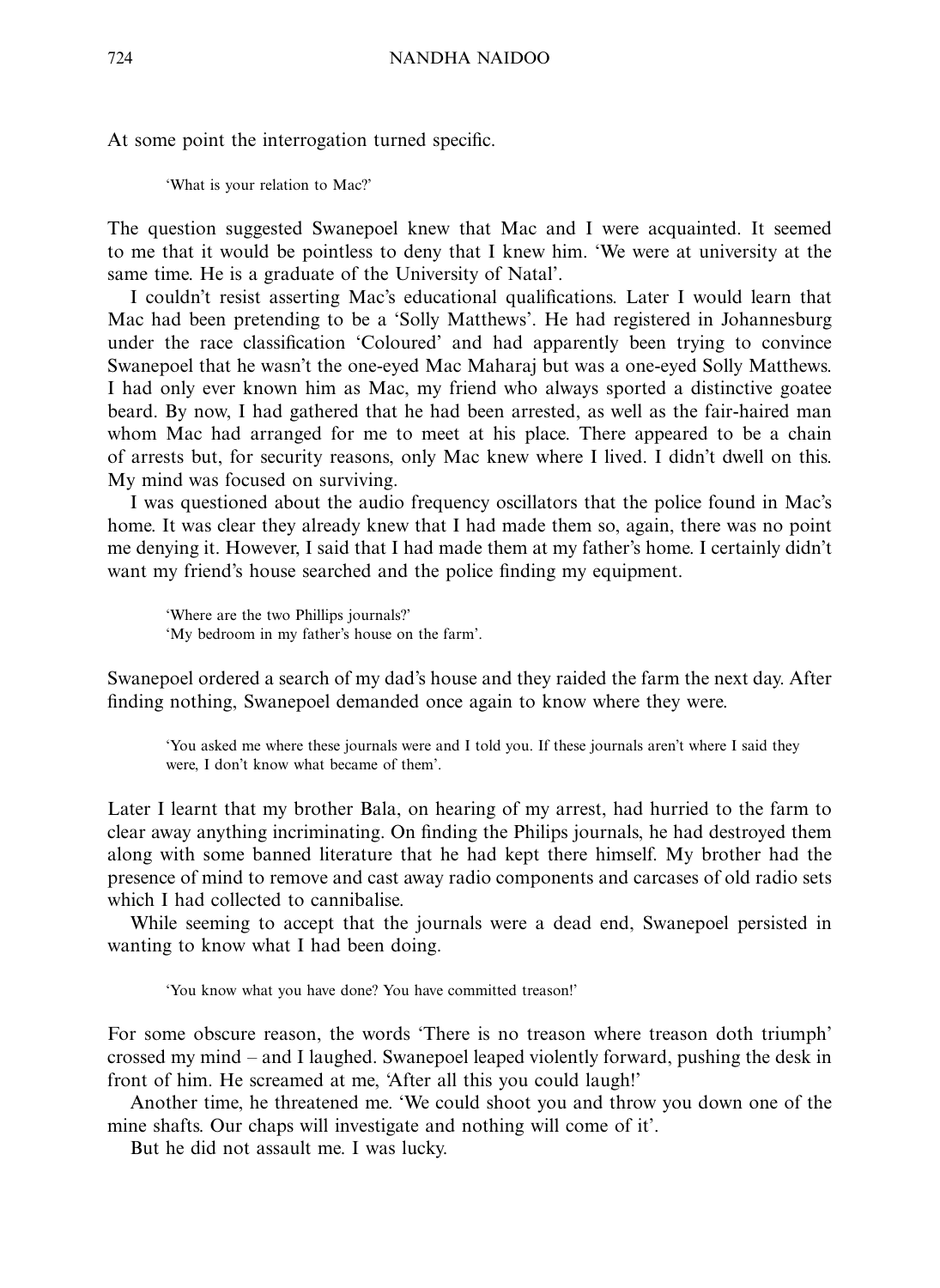I was taken from the Grays to Marshall Square police station early on Thursday morning. I had been standing on one spot throughout the interrogation, taken once to the toilet, and I have no recollection of being offered food and water.

I told the African warder that they had given me a hard time and asked if he could get me some cigarettes. A packet of cigarettes and a box of matches was kicked into my cell through the space under the door. Before that I had watched him carefully pick bedding which was still in its wrapping. On one other occasion, the same warder smuggled a newspaper to me. I also recall another occasion when an African warder told me, that some of his colleagues may be harsh and that I should be forgiving because they did not understand. The cell in which I was incarcerated had the words 'Kathrada was here' scratched on the wall near the door, Ahmed Kathrada – 'Kathy' – being one of the Rivonia trialists.

I immediately fell into a deep sleep only to be awakened by a loud banging on the door. I was taken away for more questioning. This time, my ankles could barely take my weight and I wobbled. I have no memory of how long Swanepoel kept me standing again, nor of the questions he asked this time, but I don't think I gave him any satisfaction beyond admitting to what they already knew. I can't specifically recall questions about China. Patrick Abel Mthembu, who had already appeared as a state witness in the Rivonia Trial, could have mentioned the presence of a 'Steve' who fitted my description. Of more concern to Swanepoel was what I was doing with my training.

I was assaulted once, in the lift, by a policeman in the presence of others who simply watched. The assault was preceded by words to the effect: 'I was in Durban at the time of the riots against you Coolies, protecting you lot from the Kaffirs and this is your thanks'. This was followed by a punch to my jaw and a knee to my groin. Given the Special Branch's repertoire of torture, I was fortunate to have been left otherwise physically intact.

## Refusal to sign a statement and give evidence for the state

On 20 July 1964, I was taken to make a statement at the Grays. Warrant Officer Nell questioned me, writing as I spoke. Swanepoel had focused entirely on what I had been doing after my return but had found nothing concrete to support a charge beyond what they had from Patrick Mthembu about my presence in China and what Lionel Gay had told them. My concern was that I shouldn't incriminate anyone other than myself and when I was presented with the statement which was in the policeman's handwriting, I refused to sign it. I also rejected his invitation to become a state witness. I was not prepared to give evidence against Wilton Mkwayi and Mac Maharaj.

I can't recall what the policeman wrote in that statement but a brief summary in my declassified police file (obtained last year) says that I admitted being a member of the 'Communist Party of England' and had visited China on its instruction. I must have said this to shield Vella Pillay and the SACP. The note goes on to say that I had been instructed 'to build as many transmitters as possible in South Africa for the purpose of communist propaganda. He further admits that he actually assisted in the building of a radio transmitter in South Africa'.<sup>7</sup> It was my intention to build transmitters for the purpose of liberation propaganda.

7. Dept. of Justice File No 2/1/1588 (English translation) Supplementary Memorandum: Nandhagopaul Naidoo @ Steve, 11 March 1965/KW.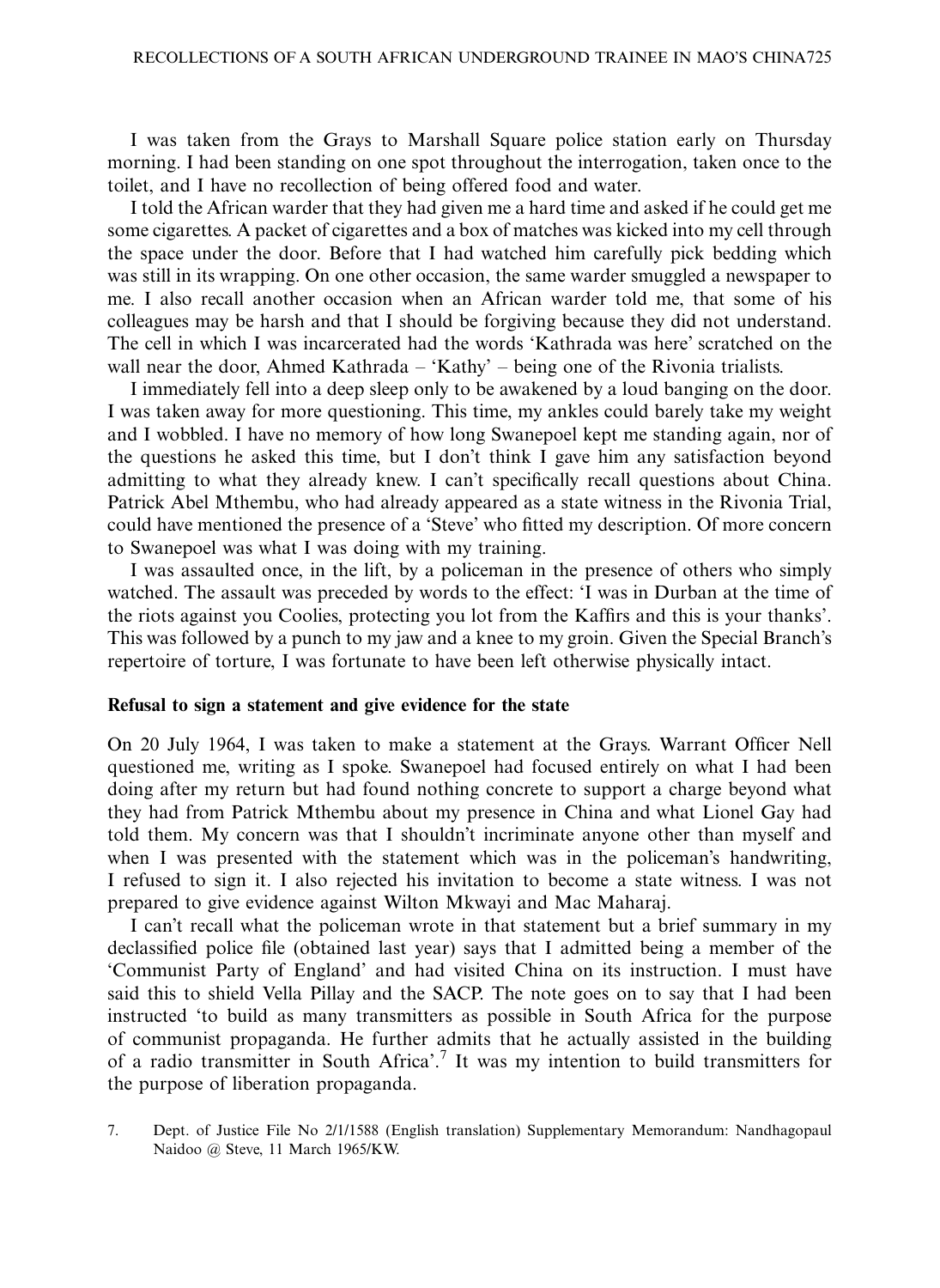The same security file reveals that on 20 July another detainee (whose name has been scrubbed out by our present day authorities but whom I surmise was Lionel Gay) 'declared under oath that he met subject around the end of March 1964 and worked with him (subject) in connection with the building of a radio transmitter'.<sup>8</sup> The police would rely on Gay's evidence to build up a case of my involvement in 'communist propaganda'.

# Mac

One day about 15 or more days into my arrest I heard a voice speaking through the eye hole of the door to my cell in Marshall Square. It said, 'Mac wants to see you'. I learnt afterwards that this was Ameen Cajee, an elderly man who, if I faced my door, was locked in the cell to my right. How did Mac know that I had been arrested? I had kept to myself and not announced my presence by shouting or by tapping in morse.

Having got the message, at the earliest opportunity I found Mac in a celI located in a wing at right angles to the one where I was. Separated by two large cells and a corridor, access to him meant entering a separate passage controlled by a barred gate. Occasionally the warder left our cell doors, as well as the barred gate, open. I recall walking across to Mac's wing about two or three times but always being anxious that the warder might suddenly appear. So the visits were very brief. It was also tricky taking a message from Mac to Ameen as Ameen was hard of hearing, especially when he was far from the door. However, my sharpest, most poignant memory is when Mac and I happened to be allowed to the wash room at the same time. I saw him close up here and it was clear that he had been tortured. His hands trembling, he told me that he knew it would be bad but he didn't realise that it would be that bad. He apologised for informing the police where they could find me. I was deeply moved.

#### Pretoria central prison

On sixth October, I was detained for a further 90 days and the following day transferred to Pretoria Central Prison. When we were let out of our cells to exercise briefly, I found that Mac had been moved there too. One day, a new prisoner was lodged in the cell next to mine. I discovered it was Wilton Mkwayi. Thereafter Wilton and I spent long hours conversing by tapping on the wall. Morse hadn't been part of his training so our communication went according to the alphabet  $-$  one tap for A, two for B, three for C and so on, until 26 for Z. Quite laborious and easy to get a letter wrong but we managed and it occupied us.

There were a lot of us in Pretoria, each occupying a single cell. I learned to appreciate Paul Joseph's fine voice here. At precisely six o'clock every evening, he would sing the ANC anthem Nkosi Sikel' iAfrika and everyone would join in. Although I have never been able to sing, I would stand solemnly to attention. On Fridays, we would be taken to see a magistrate who was meant to check for mistreatment. I have a memory of the corridors lined with armed police and seeing some policemen who exhibited signs of fear in our presence, one even trembling at the knees.

8. Ibid.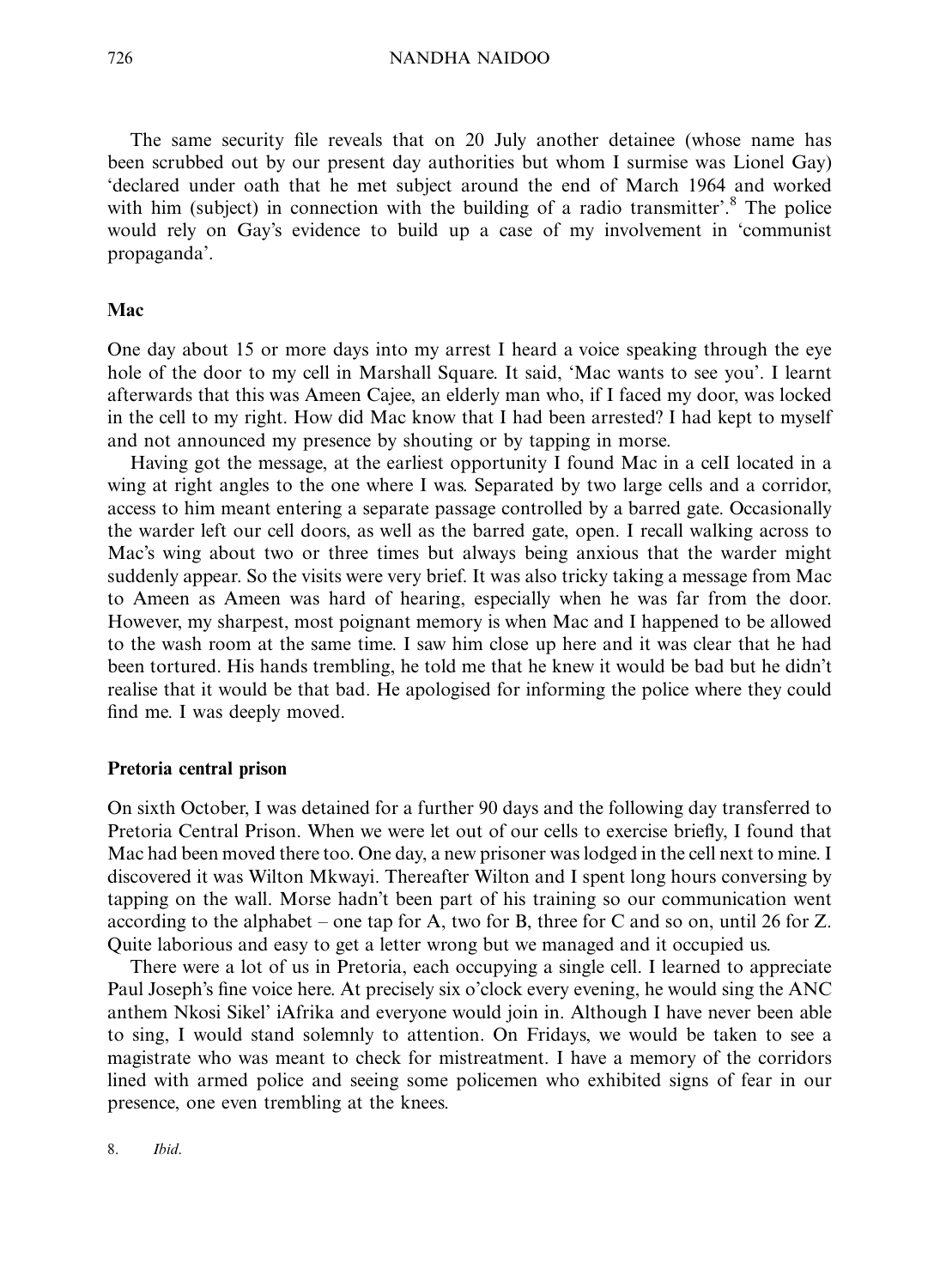# Awaiting trial at the fort

On 29 October 1964, I was charged under the catch-all Suppression of Communism Act with receiving military training abroad and belonging to an unlawful organisation. The second charge was later dropped. As an awaiting trial prisoner, I was moved in November to the Fort in Johannesburg (known as 'Number Four') where I joined Mac Maharaj, Wilton Mkwayi, Laloo Chiba and Paul Joseph. Apart from Paul, they were on trial with David Kitson and John Matthews for sabotage and treason in what became known as the 'Little Rivonia Trial', their white comrades being held in the white section of the prison.

Our conditions were dreadful. We were placed inside a large cell, each incarcerated inside a separate steel cage. As politicals we were kept apart from other prisoners. The cell with our steel cages had previously been filled to overflowing with prisoners who were alleged to have breached some law. When the prison guard opened the door, I watched them spill out. They had not only been packed inside each cage but some seemed to have been squeezed into the space between the top of the cages and the ceiling. The whole cell was infested with bugs, exuding an awful odour. We were later moved to another cell which did not have metal cages.

I now needed a lawyer. Mac suggested Joel Joffe who was representing him and who had been involved in the earlier Rivonia Trial. Joel agreed to act for me with Ruth Hayman of Hayman & Aronsohn. Meeting our lawyers gave me an opportunity to meet other political prisoners. Ironically, with only one meeting room at the Fort, this was the one place where white and black politicals might meet, even briefly chat, while waiting.

At my first meeting with the lawyers, I was given a form to complete in order to give them some details of my background and as much information as possible of what had occurred during interrogation. The form was similar to that completed by Mac in which he detailed the horrendous torture to which he had been subjected as Swanepoel pressed him to reveal the identities of 'Steve' from Durban and an elderly man whom Lionel Gay said he had also met in Pearse Street.<sup>9</sup> I informed my lawyers how I had been kept standing and that I had admitted to having been in China. However I denied belonging to any organisation.

Gay was a critical state witness in the trial of Wilton, Mac and the others, that began on the 20 November, and Gay's evidence ensured them very long sentences. My name came up as one of the people Gay had met in Pearse Street but he didn't identify the audio frequency oscillators found at Mac's place as those I had made.<sup>10</sup> Mthembu gave evidence that Wilton had received military training in China.

It was when we were incarcerated in the cell with wire cages that Mac announced that there were some prisoners (awaiting trial for the Benoni mailbag robbery, South Africa's largest heist) who had asked him and Wilton if they would join them in a bid to escape. Arms would be smuggled in. Mac wanted to know whether we would join them. Paul Joseph and I declined. The enterprise struck me as foolhardy without the co-operation of the warders, and if they co-operated no weapons would be necessary. On the other hand, if

<sup>9.</sup> P. Naidoo, Footprints in Grey Street (Durban: Far Ocean Jetty Publishing, 2002), 134-139.

<sup>10.</sup> L. Gay in The State v Wilton Mkwayi and Others in the Supreme Court of South Africa (Witwatersrand Local Division), November 1964, pp 254-257, 269. University of Witwatersrand Library (UWL) Historical Papers, AK2520 Boxes 29-30, 1964.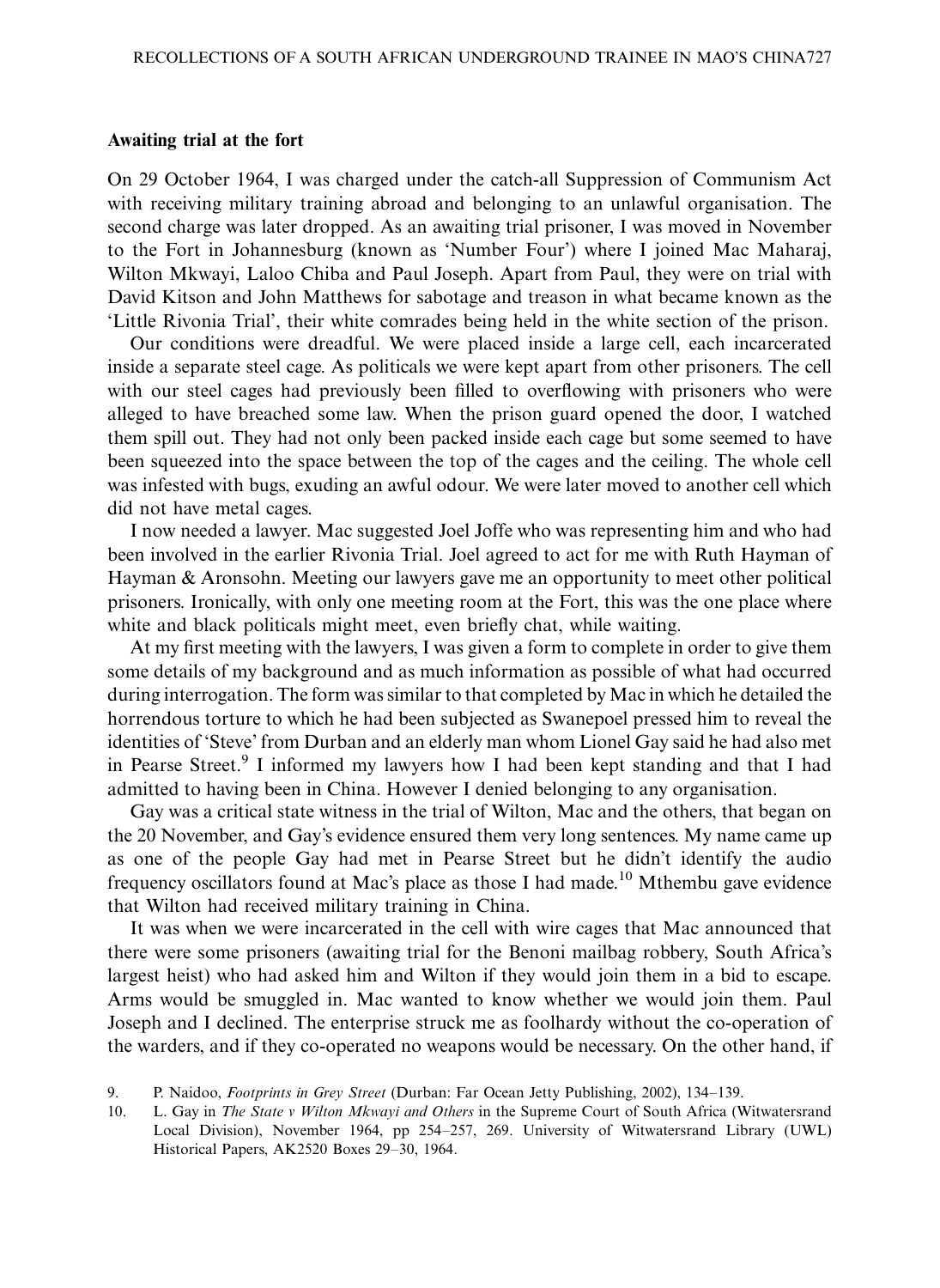the escape took place from our cell with weapons, there was a good chance of Paul Joseph and me coming to a sticky end.

However, the escape bid did not take place. Some time after Wilton, Mac and Laloo had been taken away to serve their sentences, I saw the Benoni men in the exercise yard bruised, manacled and in leg irons. I asked them what had happened. 'We tried to escape but there were more of them. We'll try again'. The charismatic leader of this group seemed quite unbowed.

'Little Rivonia' came to an end in December. Wilton received a life sentence, Dave Kitson 20 years, Laloo Chiba 18 years, John Matthews 15 years, and Mac sentenced to 12. They had been prepared for death, so this was at least life. Paul Joseph was released without charge and I was now alone in my large cell. Other awaiting trial prisoners were brought in to clean it and, surprisingly, an Indian prisoner was allowed to come and give me a hair cut using a sharp blade. In exchange, I gave him a pack of cards. When I was ill for a brief period at the Fort, the warder in charge called a doctor who left some tablets which helped. The doctor pointed out that the tablets he prescribed were very expensive. What was in his mind when he made this comment, I cannot say.

One day the warder in charge told me that he had kept me in the large cell for as long as he could and the prison was overcrowded. I am not sure why he had let me stay alone there, nor why he now offered me a choice: would I like to join the other prisoners or would I prefer to be on my own? On my own, I said, and was then moved to a very small cell.

#### In court

I was taken to court many times but the hearing was repeatedly adjourned. Each time prisoners were returned to the Fort from court, we were ordered to undress and stand naked, waiting to be searched and 'processed'. When the order 'Sit!' was screamed, we would all crouch down. On one such occasion I had drifted into my private world, oblivious of my surroundings, when the order to sit was barked. I remained standing. A young Afrikaner officer glowered at me. I stared back. Then I felt the hand of the prisoner sitting next to me touch my hand gently, imploring me to sit. I remained standing. There was a tense moment when the warder leaped across the desk, then stopped. I don't know what he saw in the eyes of my fellow prisoners but he turned and went back to his desk. I then crouched with the other prisoners.

Joel Joffe and Ruth Hayman, as my instructing attorneys, decided that they would treat my trial as answering a criminal charge rather than a 'political' one. Joel Joffe told me that Cecil Margo QC who usually represented the South African Police would represent me in Court with Arthur Chaskalson as Junior Counsel.

I was extremely fortunate when, through a chance conversation on the steps of the court, Ruth Hayman discovered from another lawyer that Patrick Abel Mthembu had been involved in another case where he had claimed, under oath, to be somewhere else during our time in China. That saved the day for me, as well as the fact that Lionel Gay, after giving evidence against Mac and his comrades, had been released and the underground had helped to get him out of the country. So, when my trial finally began, Mthembu was the only state witness. My defence counsel Cecil Margo subjected him to a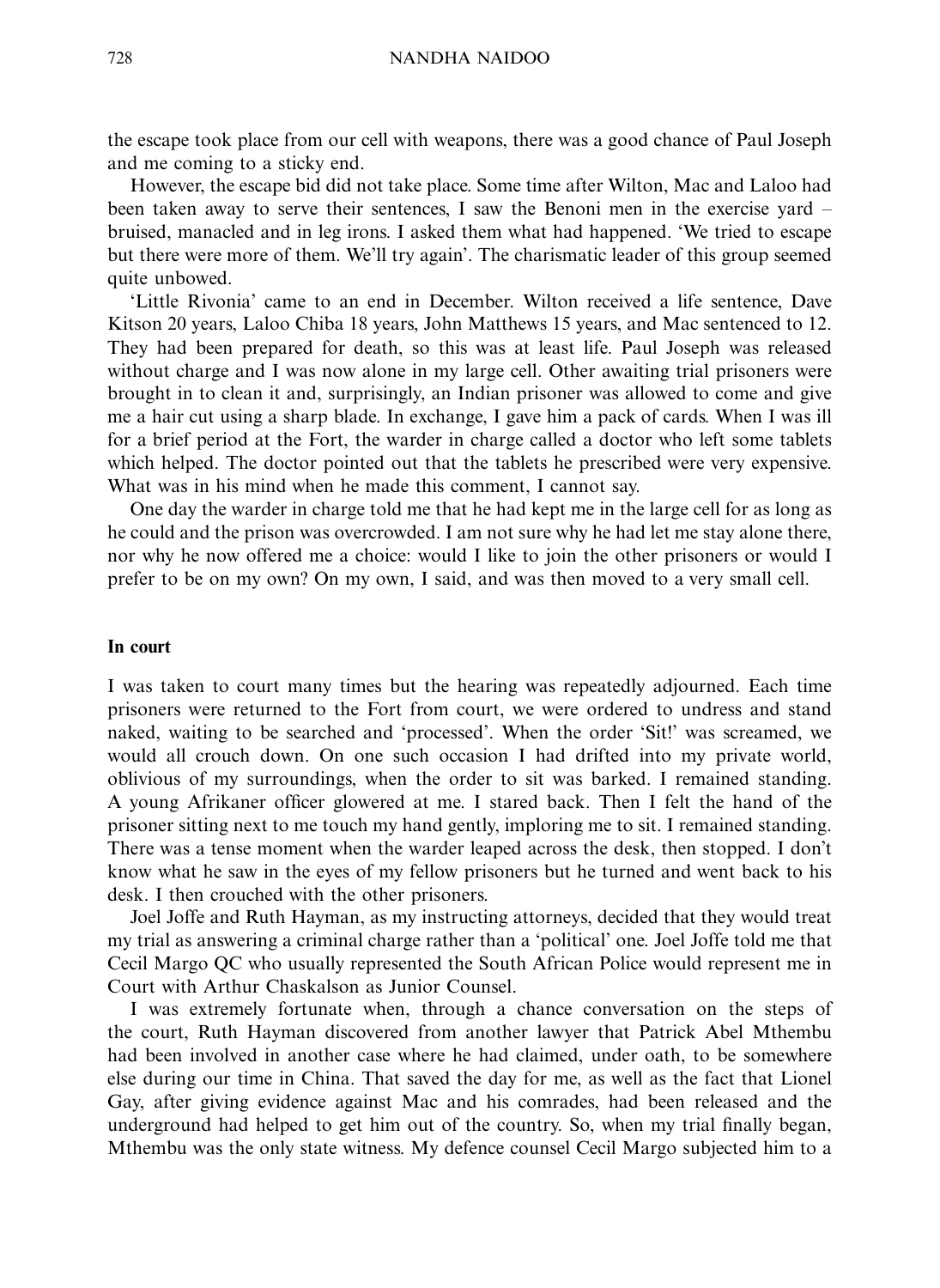severe cross-examination, destroying his credibility beyond rehabilitation. I set out below a fragment of the encounter between Counsel and Mthembu:

You are not above a little perjury. You have committed perjury, you lied under oath from time to time, have you not? You have lied under oath. We have had that already, is that right?  $\frac{1}{\sqrt{2}}$  I do not understand you.

You have given false evidence in Court. We will not go over that again, you admitted it now. You are a traitor to South Africa, are you not/Are you not?  $\frac{1}{\sqrt{2}}$  am not.

Well that is a matter that others will judge. You are a traitor even to the people with whom you conspired to commit treason, are you not?  $\equiv$  I might be.

And do you now still say that you are not prepared to give false evidence when the occasion suits?  $-$  The evidence that I gave here that I was in China is the true evidence. I have given no lies evidence.

Listen to my question please  $-$  are you prepared to give false evidence when it suits you to do so?  $\overline{\phantom{a}}$  I am not prepared to.

BY THE COURT TO WITNESS: You did on one occasion when you said you were in Basutoland and you were not. You did that to suit yourself for whatever reason it may be, I do not know. You did, did you not?  $\frac{1}{\sqrt{1-\frac{1}{\sqrt{1-\frac{1}{\sqrt{1-\frac{1}{\sqrt{1-\frac{1}{\sqrt{1-\frac{1}{\sqrt{1-\frac{1}{\sqrt{1-\frac{1}{\sqrt{1-\frac{1}{\sqrt{1-\frac{1}{\sqrt{1-\frac{1}{\sqrt{1-\frac{1}{\sqrt{1-\frac{1}{\sqrt{1-\frac{1}{\sqrt{1-\frac{1}{\sqrt{1-\frac{1}{\sqrt{1-\frac{1}{\sqrt{1-\frac{1}{\sqrt{1-\frac{1}{\sqrt{1-\frac{1}{\sqrt{1-\frac{1}{\sqrt{1-\frac{1}{\sqrt{1-\frac{1$ occasion suits me next time again.

Well, that was the occasion and it suited you. How am I to know that the occasion does not suit you now?  $\frac{1}{\sqrt{2}}$  I haven't got an answer.

CROSS-EXAMINATION BY MR. MARGO (CONTINUED):

And you kept out of being charged from time to time with these various crimes, very serious crimes by turning State evidence, by giving evidence for the State. Have you not?  $- I$  think I gave evidence for the State as far as I know.

Just answer the question! You kept your own skin safe by giving evidence for the State? — Yes. And that is the only way you have been able to do so? Otherwise you too would have been charged, is that right?  $\frac{1}{\sqrt{1}}$  Yes.<sup>11</sup>

Judgement was delivered on the 1 March 1965, three days before my 32nd birthday. The judge came to the conclusion that the witness's answers under cross-examination were such that no reasonable person could possibly believe him and that there was no evidence on which a reasonable man might convict.

The next question the Judge asked was whether he should exercise his discretion in my favour. The State had produced only one witness and the Judge did not believe that the State would be able to produce new evidence to rehabilitate this sole, now discredited, witness. The case against me was discharged and I was declared 'not guilty'.

I was extremely lucky to have been charged on my own after Lionel Gay had been removed from the country. I recently learnt, while consulting the archives, that I was listed as one of a number of 'co-conspirators' in The State vs Wilton Mkwayi and Others, specifically named in four acts for which Mac Maharaj was charged and convicted.<sup>12</sup>

<sup>11.</sup> The State v Nandha Gopal Naidoo, in the Supreme Court of South Africa (Witwatersrand Local Division) Case No 71/65. UWL, Historical Papers, Trials, Court Records 1958–1978, AD1901, Box 35.2, The State v Nandha Gopal Naidoo, in the Supreme Court of South Africa (Witwatersrand Local Division) Case No 71/65.

<sup>12.</sup> The State v Wilton Mkwayi and Others, in the Supreme Court of South Africa (Witwatersrand Local Division), UWL, Historical Papers, AK2520, Boxes 29–30, The State v Wilton Mkwayi and Others, in the Supreme Court of South Africa (Witwatersrand Local Division), 1964, Annexure D to Indictment, 8-12.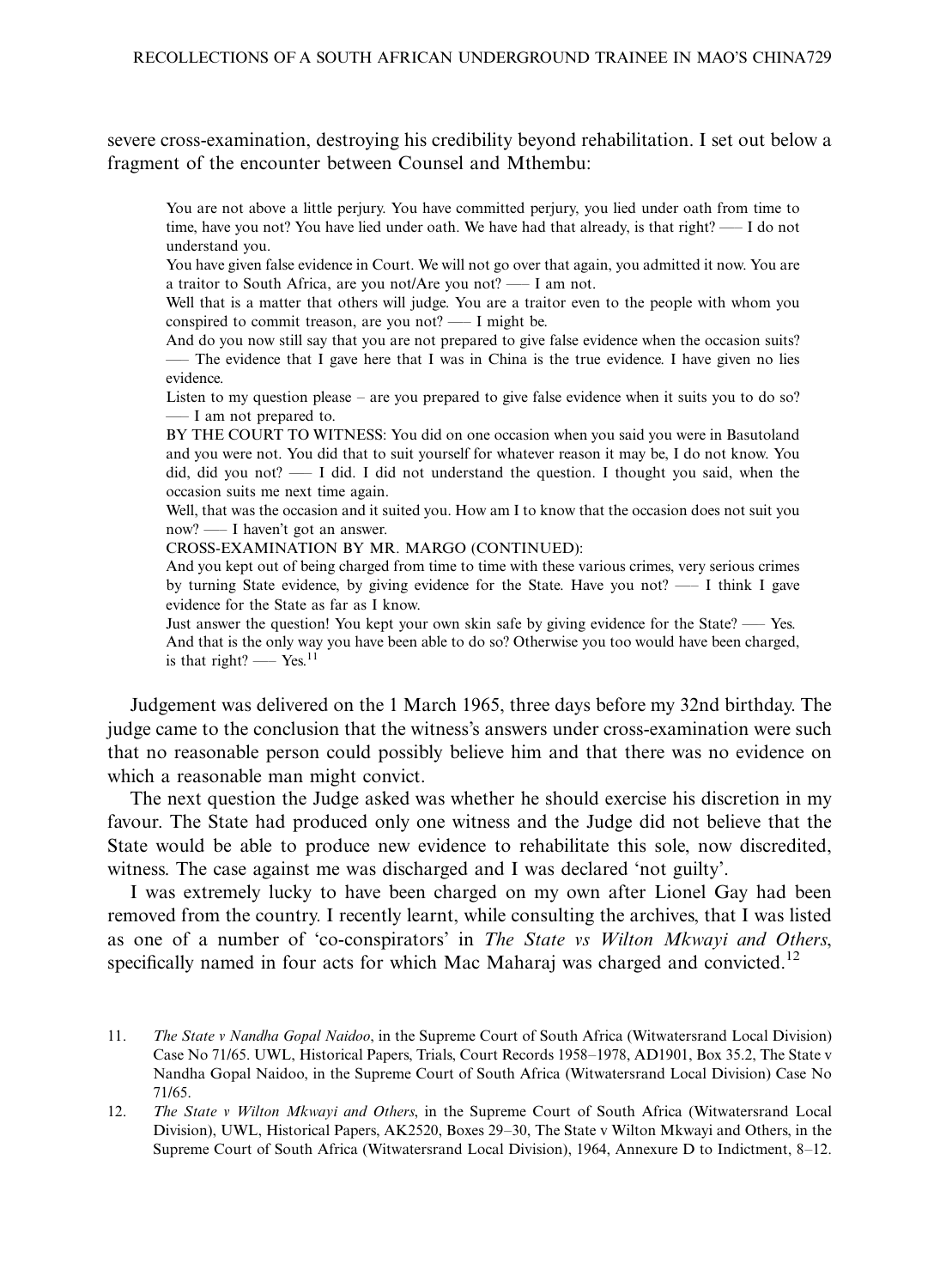I was free but another ordeal awaited me. I had to deal with the trauma of the interrogation, and solitary confinement. Apart from the brief period I was held with Wilton, Mac, Laloo Chiba and Paul Joseph as a prisoner awaiting trial, following their conviction and Paul Josephs' release, I was alone. I also had to contemplate the prospect of being placed under house arrest. I had no home or income. Most of the people among whom I would have to live would have been too afraid to come near me.

# Home

I returned home to my father's farm. Very early the next morning, Amos, an elderly African who had known me since childhood, often bringing me sweets from the Mount Albert shop where he lived with the Tayob family, came to my room. He said, 'When a son returns, we usually slaughter a goat. I don't have a goat but I am here'. We talked and, for the first time, I learnt how aware he was of what was happening in the world of the disempowered. This trust and affection meant a huge amount to me. I have on my desk a gift from Amos, a guineafowl carved in wood.

A little later my father also came to my room and advised me to get to work lest the police think that they had finished me. I followed his advice and returned to Durban that morning, presenting myself at J.N. Singh's. I knew it would not be for long.

Shortly afterwards, I was called for interview by the security police who were preparing to issue me with banning and restriction orders. I subsequently heard that they intended putting me under house arrest. The order would have placed me in an impossible position as I would have been prohibited from working for J.N. Singh because he too was subject to controls as 'a listed and restricted communist'. With Mac in jail, and indeed the entire leadership of the resistance decimated, there was little I could do, and I made the decision to leave South Africa.

#### Making it over the border

I had to act quickly before my restriction papers were delivered. I made one attempt, getting as far as Johannesburg to Paul Joseph, hoping to arrange transport from there to the Bechuanaland border. But when that failed, I had to hurry back to Durban by hitching lifts so that my absence from work wouldn't alert the police. I then contacted M.P. Naicker, a banned leading member of the Natal Indian Congress, Treason Trialist and organiser of many campaigns who had been arrested many times. After being persuaded to leave with me, M.P. arranged a car and driver who would drive us non-stop to the border and drop us off close to where we could make our way on foot through the bush to Lobatse.

We left on Easter Friday, 16 April 1965, travelling all afternoon and through the night with the intention of arriving just before light. Our driver dropped us at a point we hoped was about two miles from the South African border post. He was so agitated that when he turned the car, it stalled. We had to push-start the car and the driver sped away. It was very early dawn as we walked into the bush. After a while, M.P. asked me to climb a tree to check our direction. Neither of us had brought a compass. When I saw a well made road ahead, I thought it must be the road leading to Lobatse. Strange though it may seem, I hadn't envisaged how we would cross a physical border! However, M.P. quickly assessed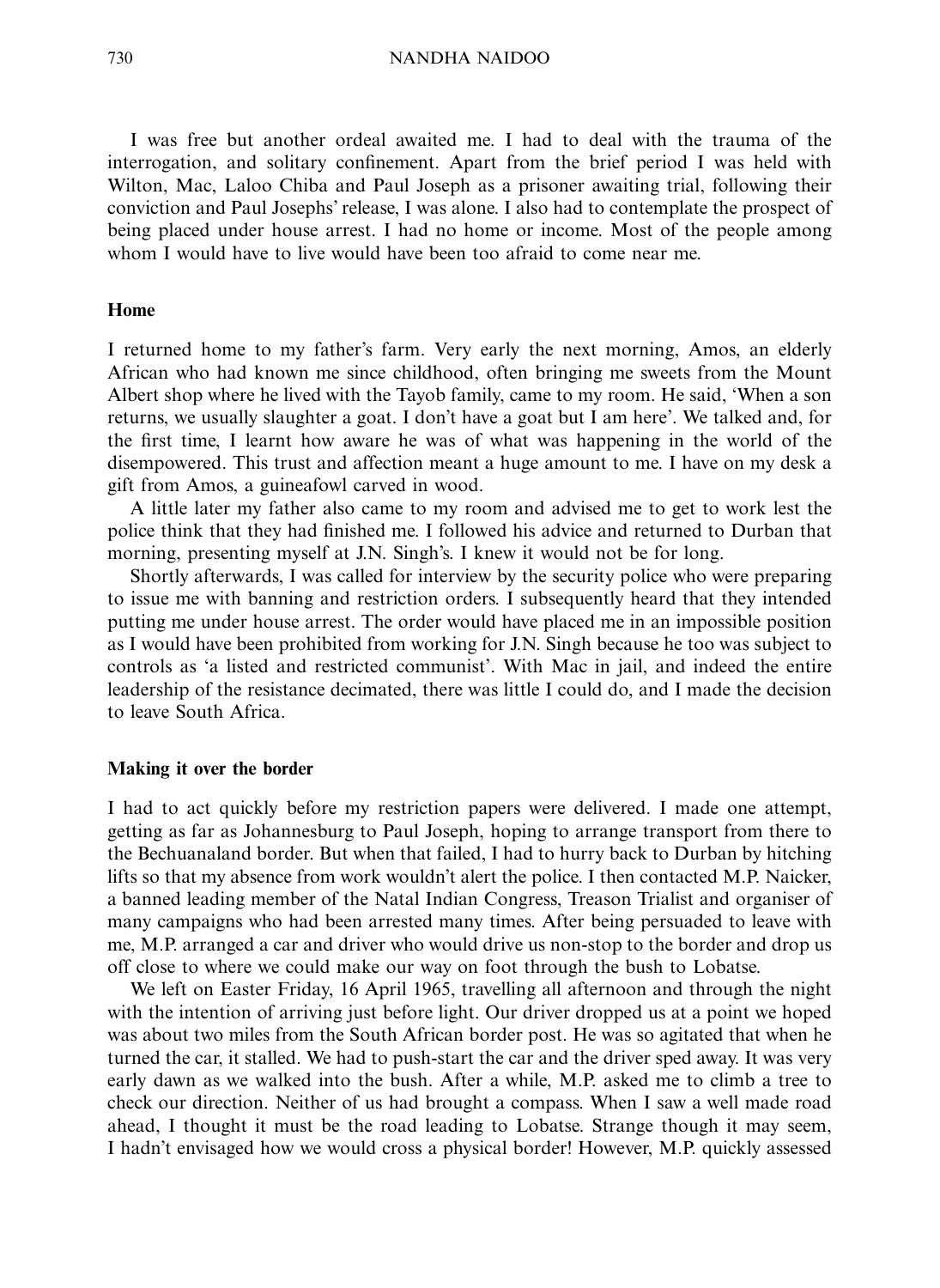that we were somehow walking back to the South African border control road. We needed to change direction, going deeper into the bush.

Finally, we arrived at a high barbed wire fence. Beyond this was a stretch of No Man's Land and then another barbed wire fence in the distance. M.P. now said that he had forgotten to carry a wire cutter. Having not even considered carrying one, I just set about climbing over. The tricky part was getting over the top. When my coat snagged on the wire, M.P. managed to help me get free. I should now have waited for him to clear this first fence, but with my adrenalin pumping, I jumped down. I was already running for the next fence when I realised that M.P's coat had snagged too. I was about to come back when he fortunately released himself and we were able to climb over the second fence together.

#### Lobatse, Bechuanaland

Once across, we walked at a slower pace to Lobatse, going straight to the police station to ask for political refuge. This was granted, subject to our reporting to the police regularly. The country was in a state of transition from its British Protectorate status with transformation into independent Botswana still another 18 months away.

We had arrived in the clothes we were wearing and with little money. M.P. had paid the man who drove us to the border and I asked my father to reimburse the Naicker family, which he did. I was lucky leaving with M.P., a reliable travelling companion with a cool head. Furthermore, he knew Maulvi Cachalia and Dan Tloome who was running the ANC mission.

Our nerves were fraught. The first thing we did was buy a bottle of brandy but since we were going to see Maulvi Cachalia we decided to leave the bottle with some friends of M.P. Later we collected our drink. No matter how much we drank, it seemed to have no effect. We were convinced that the brandy had been diluted with water! However, I felt something dribbling down from my knee. It was blood from cutting myself on the razor wire fence. Somehow the tension had stopped the wound from bleeding earlier. Dan Tloome offered us accommodation in his garage and the Cachalias kindly fed us. Later, we found a cottage to accommodate us and new refugees who kept arriving and we were able to look after ourselves. Afterwards I left the others to live on my own in a rondvel near the railway station.

It took me a while to find work, with my father in the meantime coming to the rescue by sending 40 rand a month along with a 'To Whom It May Concern' note, stating that he would do this until I found suitable employment. Bechuanaland was still legally administered by Britain. Although South Africa had left the Commonwealth, we knew that the British and South African police shared information. As refugees, our position was insecure. I considered applying for a residence permit for which I would require references. My brother Boya went to J.N. Singh, asking if he would provide a letter stating that I had been employed by him as an articled clerk. His answer 'No' took my brother and me by surprise. He had been satisfied with my work, so it must have been concern about repercussions. Since I had no references to support an application for a residence permit, I abandoned the idea.

After my release from jail, I had hardly seen my father. Of course I hadn't been able to tell him that I was leaving the country, but had rung home once I was safely in Lobatse.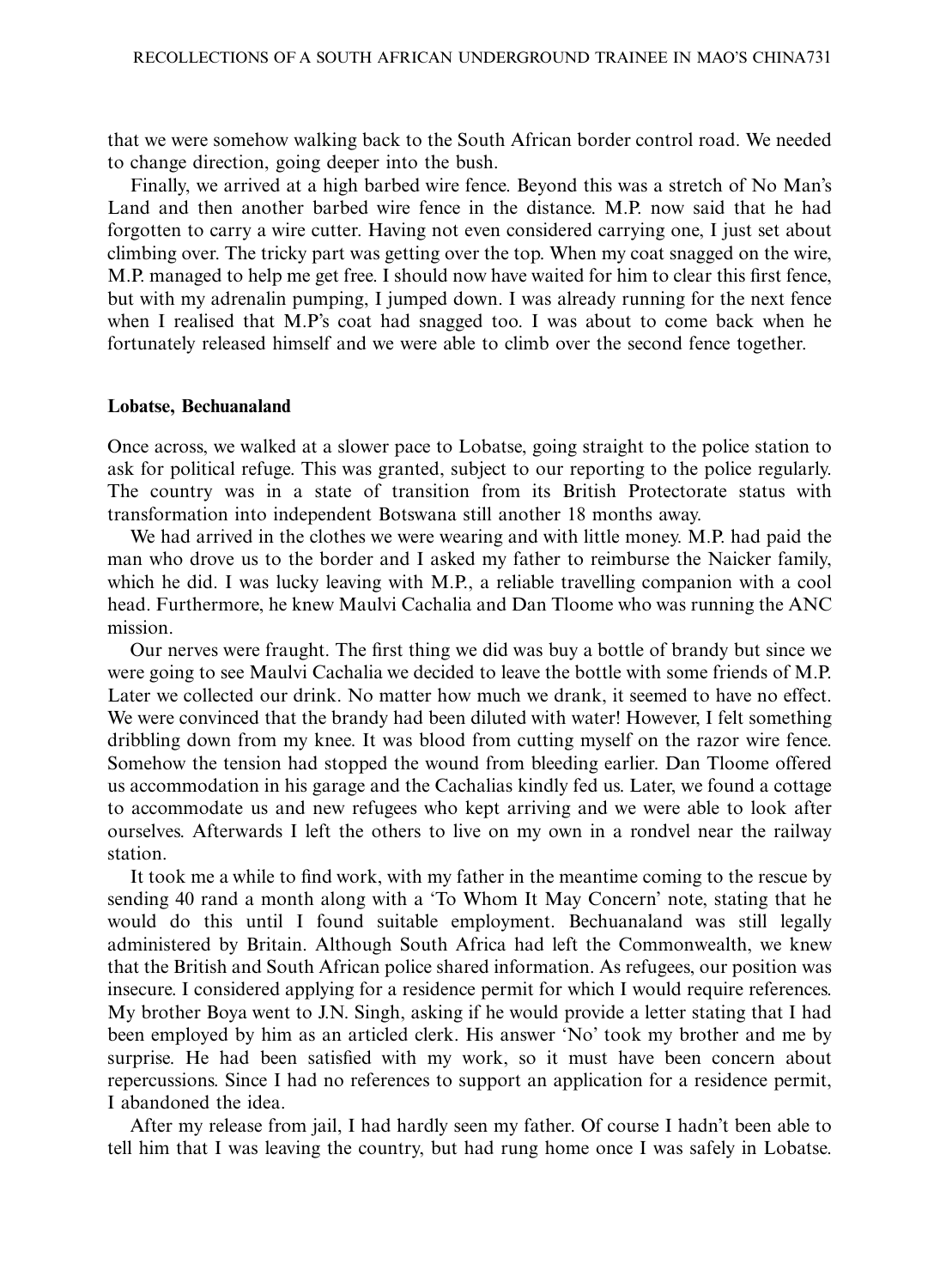From then on, I tried to ring every week. Many times, I would spend hours waiting for the calls to go through and, at the farm, my father would sit waiting for the phone to ring. The calls had to go through several telephone exchanges and sometimes they never got through. On one occasion, my brother wrote scolding me for promising to call my father, then not doing so, leaving him very disappointed. It was frustrating at both ends. I dearly wanted to spend some time with my father and asked if he could come to Botswana. I didn't know what the future held. Sadly, my dad was unable to make the journey.

After a while, I found work with a man we called Jumbo, a Hollander. He ran a business selling electrical goods such as radios and erecting electrical installations. Gabarone was being built and he did most of the electrical wiring of the offices and homes. He was a very decent man. When I asked for a modest sum as my wage, his response was that I couldn't live on that amount and he offered me more.

However, one Saturday morning, I lost my temper with him. The shop was full and for some reason we were both feeling irritable. A customer was buying a new record-player and I'd taken it out of its box to check whether it was working properly. We'd experienced some problems before. Some of the radios we were receiving for sale were leaving the factory defective. I decided that the cartridge in the arm of the record-player wasn't giving an adequate signal and was about to replace it with another one. I was showing and explaining this to the customer when Jumbo yelled at me, 'What are you doing?' This triggered something in me and, without thinking, I threw the screwdriver in my hand towards him and walked out. Now I was minus a job. A week later, Jumbo came to my lodgings. 'I knew my big mouth was going to get me into trouble one day. Now I have lost a good technician. Would you come back?' he asked. So I returned. There was no hard feeling between us.

Most of the refugees in our cottage eventually found jobs. We managed to organise our domestic routine but, while I stayed there, we didn't organise ourselves politically, nor did we have in-depth political discussions. Instead, I recall spending a lot of time with others in the bar, drinking. One day, I went to the liquor store and bought a bottle of brandy  $-$  not cheap – and then went on to the book store. I picked up a book, looked at the price and put it back on the shelf, thinking that it was too expensive. Yet it was less than the brandy. The shock of what I had done suddenly struck me. I had to do something. My current intellectual environment was sterile. I had to begin the process of rebuilding my life. But where?

My employer was thinking of getting a licence from the incoming Botswana government to build radios and asked if I would be interested in joining him in the enterprise. At about the same time, Mike Dingake of the ANC conveyed that he had been asked to request that I remain in the country. I asked, 'Why, what do they want me to do and when?' He didn't know. He had just been the messenger. But the manner and tone of the message suggested that if I agreed to hold on, I could expect to wait like the cipher who had been asked about going to China without being fully briefed. Even allowing for the difficulties in communication with ANC and MK people scattered in different countries, I had no sense of being actively engaged like a thinking cadre, yet I would be putting my life on the line.

I didn't underestimate the challenges of communication, the focus of my radio training in China. In December 1965, Mike Dingake was himself arrested  $-$  kidnapped  $-$  by Rhodesian security police while trying to make his way by train to Lusaka to meet ANC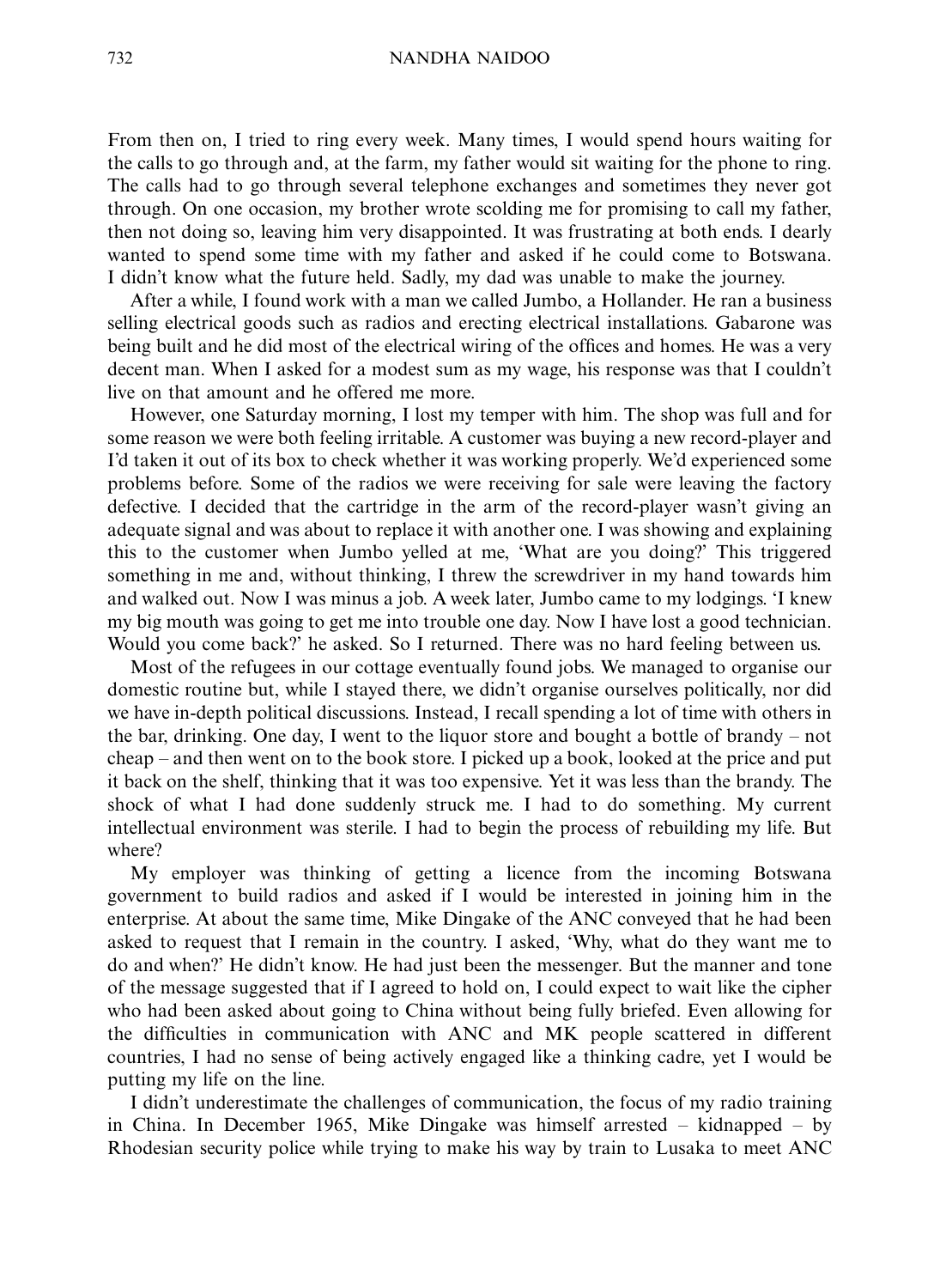leaders who had requested him to come. Illegally handed over to the South Africans, despite his being a 'British protected' Bechuanaland citizen, he subsequently spent 15 years on Robben Island. His autobiography is revealing. Mike had been under intense surveillance. He knew that Bechuanaland was still a satellite of South Africa, and Rhodesia had just declared UDI. Yet he made the journey, at the leaders' request, despite his own assessment that travelling across Rhodesia would be 'reckless. A senseless adventure destined to culminate in disaster. The sixth sense contested with my blind sense of loyalty'.<sup>13</sup> What was the intellectual culture that made him feel like that, acting contrary to his better judgment and knowledge? Was it that the organization simply required obedience, with any critique being interpreted as lack of trust in one's leaders?

I wasn't privy to all this at the time, but I could feel that something was wrong. The absence of serious political dialogue and discussion was nothing to do with our differing levels of education but more deeply a matter of attitude that included deference to age and seniority, plus the view that we should trust our leaders in all matters and that 'our leaders will decide and tell us'. The fear of revealing information to apartheid agents, who were undoubtedly among us, was a further stifling element. Yet without the free interchange of ideas, debate and criticism, sometimes, to the point of discomfort, you cannot cultivate an organization of intellectually robust cadres who are capable of thinking on their feet and responding to the challenges presented by a powerful enemy.

I decided to leave, disregarding the request-cum-order to wait. Needing help, I contacted Vella Pillay who sought the assistance of the human rights activist Martin Ennals whom I had met through anti-apartheid activity in London, and who would become Secretary General of Amnesty International in 1969. Martin Ennals made arrangements for me to be articled at the solicitors' firm Birnberg and Company and facilitated permission for me to come to Britain without a passport. The entry documentation and the money to buy an air ticket were delivered to me in Lobatse by a friend of his. My fare, I discovered later, was paid for by the Pillays.

As I needed to travel via Zambia, I wrote to the Zambian authorities, asking for permission to enter and leave to remain there a week before flying on to London. My brother Bala, who had cleared out the incriminating documents on the farm, was now practising medicine in Lusaka, where he would also become the ANC doctor. I wanted to have a little time with him.

# Departure for Lusaka, Zambia

I got no reply from the Zambian authorities. Nevertheless, I thought that they might be accommodating. Zambia was now independent. As a student in London I had spent many hours demonstrating and campaigning for the cause of African independence. I decided to proceed on my journey without rearranging my flights. I was to take a Botswana Airways flight from Lobatse to Lusaka which would leave from the football ground outside Lobatse. I waited at the scheduled time but no aircraft appeared. Fortunately a light aircraft belonging to Botswana Airways was parked on the ground and the pilot, learning of what

13. M. Dingake, My Fight Against Apartheid (London: Kliptown Books. 1987), 88.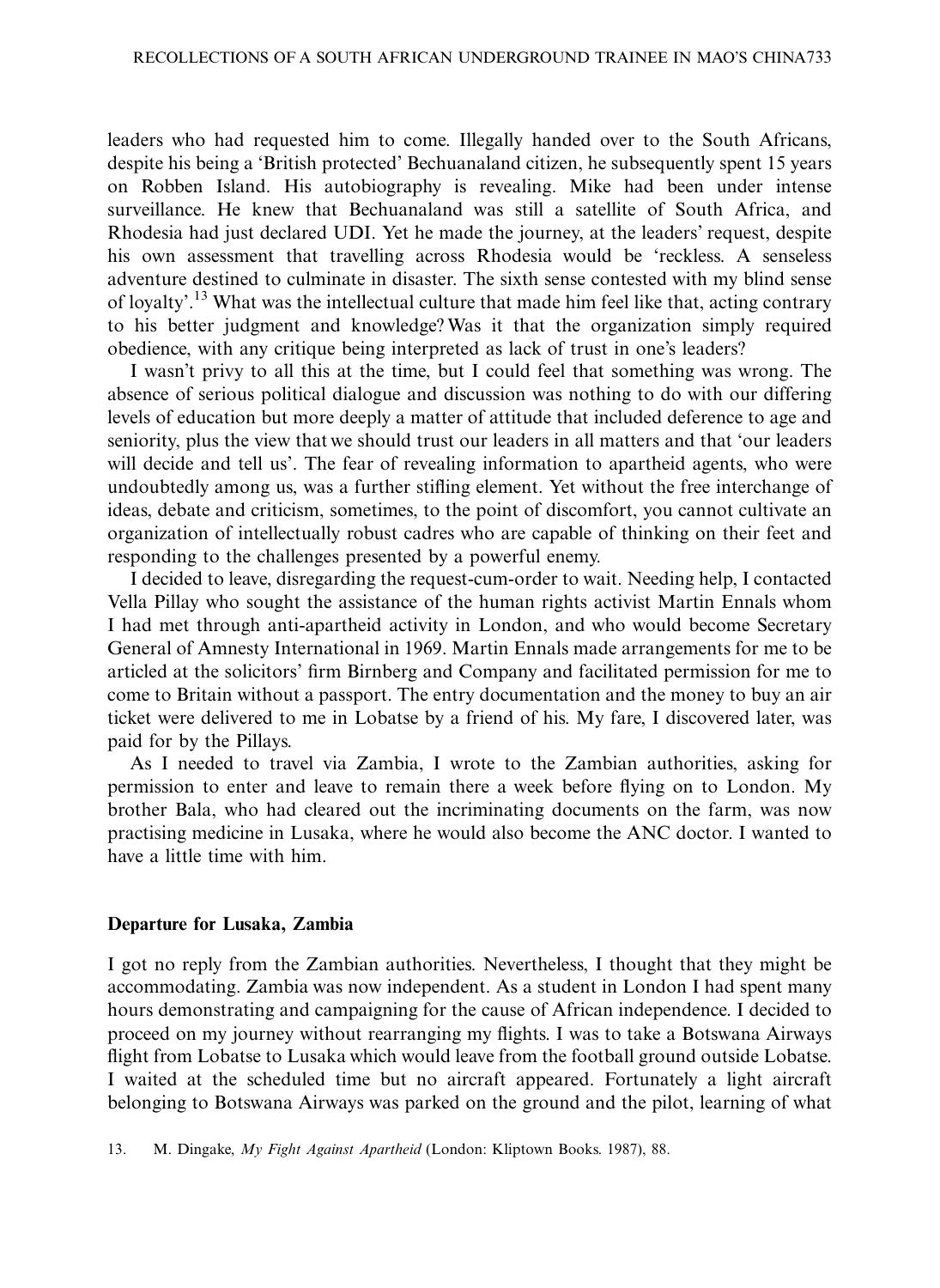had happened, flew me to Maung where I stayed overnight before taking a flight to Livingstone the next day.

On arrival, my bag was searched by an immigration officer whose accent I recognised as Scottish. I explained my position but was immediately served with a notice, dated 1 June 1966, declaring me a prohibited immigrant. The officer told me that I would be allowed to take my flight to Lusaka, but not in the way I thought. I was escorted to the local prison where I found myself with five other prisoners: four Zambians, two white and two black, and an Englishman. The two black Zambians spent a lot of time at a desk studying. I was curious to know why they were locked up. Embezzling state funds, they replied. However, they weren't worried, telling me openly that they would soon be back in government.

Later in the day, I was taken under escort to Livingstone's airport. On arrival at Lusaka, I was met by a policeman who took me to the capital's prison where I remained until the date of my flight to London. On the morning of my departure, a pleasant young Zambian arrived as my police escort. We talked. I told him of my participation in the struggle for Zambian independence, my imprisonment in South Africa and the circumstances of my leaving. The outcome of our conversation was that he took me to my brother's home. To my surprise and delight, I found my father there. My brother Bala had arranged for him to visit during the week that I was meant to be there. I was able to spend a couple of hours with my dad and have a bath and a meal before the policeman, who had stayed throughout, escorted me to my evening flight to London. Bala brought my dad to the airport where we embraced. It was the last time I would see him. He died two months later.

#### Return to London

I arrived in London on 6 June 1966 to begin the work of rebuilding my life. The mourning following the death of both my parents started after I returned to Britain and remains with me even now. I was unable to fulfil the promise I had made to my father when I left South Africa: that I would return if he needed me. I was not there in his hour of need and couldn't be found when my mother wanted to see me before she died. In spite of everything, my father stood beside me.

My political views hadn't changed but I no longer had the same time to devote to politics as previously. The international political climate in which South African exiles were functioning had also changed. The South African Communist Party had been affected by the Sino-Soviet dispute. This made no sense to me. As a friend of Vella Pillay who continued to work for the Bank of China and who was now side-lined, and because of my training in China, I had the feeling that the SACP leaders didn't trust me. True, I had never become a party member, but I had put myself at the disposal of those who were fighting apartheid.

Joe Slovo, a leading member of MK and the SACP, asked to see me. We met in the pub by East Finchley station where he asked whether I had received the message to remain in Lobatse. I said that I had but had decided not to remain. He didn't ask why, or what I had gone through, or was going through. We didn't speak for long. It was the first and last time that I met him. I was a cog in a machine, unresponsive to unexplained orders.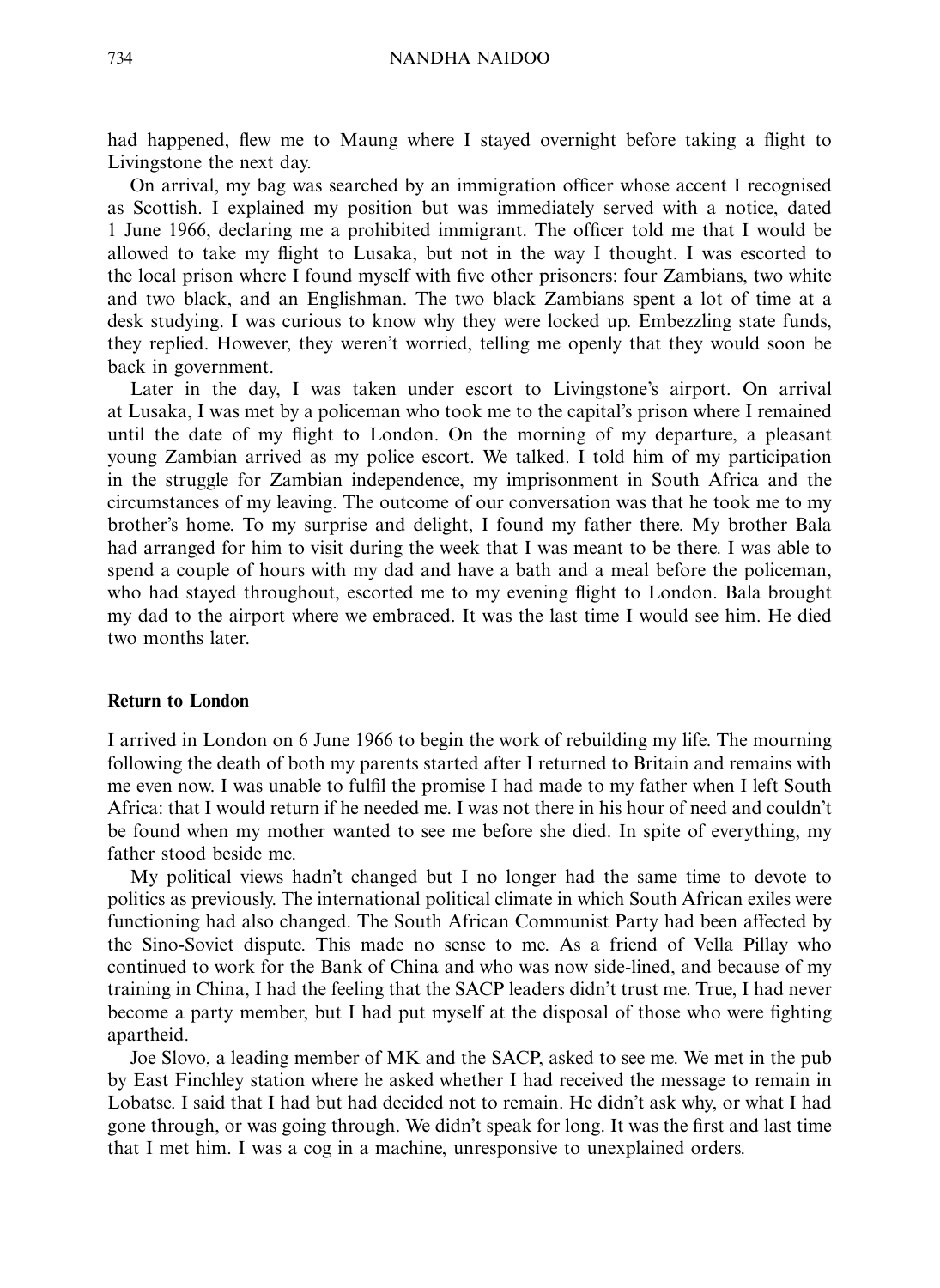Either later in 1966 or in 1967, I was called to a meeting in the home of Dr Yusuf Dadoo. It appeared to be for 'South African Indians' living in London, including Dr Frene Ginwala. We were told that a decision had been taken to drop references to the Congress Alliance and that all future reference was to be to the ANC. At this stage, 'Indians' were not accepted as members of the ANC. When Vella Pillay asked some questions, the response from Frene Ginwala was that we did not trust our leaders. Again we were being told to trust our leaders, not to ask questions.

In London, I continued to support the Anti-Apartheid movement, later setting up with others two small but active Anti-Apartheid groups that met in our home, first in Watford, then in Bournemouth. The Anti-Apartheid movement had a transformative effect in the countries where it mobilised ordinary members of the public to put pressure on their governments to condemn and boycott apartheid. It was a broad movement that also provided a rallying point in the struggle against racism and discrimination within those countries. By contributing to the idea of apartheid as a crime against humanity, its efforts had a significant influence on the outcome of the struggle in South Africa.

Nevertheless, when the ANC finally opened its membership to South Africans of all backgrounds in 1985, while being prepared to offer support in one way or another, I did not feel inclined to become a member of an organisation that, despite its ideals of equality, seemed locked into a top-down structure that did not encourage independent thinking, debate, exploration of ideas and initiative.

Anticipating that Mac would need some help upon his release from prison at the end of 1976, I wrote to my brother Boya in South Africa asking him to offer Mac some assistance which he did. My brother left some money with his clothes at the offices of Kisoon Singh, Attorneys, in Lakhani Chambers, Durban. Mac returned to MK and the underground struggle, occasionally coming to London. Our contact was sporadic but after his second marriage to Zarina and the birth of their two children, family ties developed with them sometimes staying with us in England and our children becoming closer. At one time, Mac asked me whether I would be prepared to receive and deliver to the ANC in London messages from South Africa. I agreed and bought a tape recording machine for that purpose although this was not ultimately needed.

Our friendship went back to our University days. When Mac was arrested in July 1990, following the unravelling of the Vula operation, I went to Brighton and brought the children and Zarina to stay with us in Bournemouth. We also agreed to take care of the children if something were to happen to Mac and Zarina. When Mac went into the new government as Minister of Transport, we remained in occasional contact.

Recently, however, I read an interview Mac gave to Howard Barrell in November 1990. The interview had taken place not long after his family had been staying with us at the stressful time of his arrest. When my name comes up in the interview in relation to China, Howard Barrell asks, 'Where's he now? Is he around?' Mac tells him, 'He became disgruntled and vanished. He was a friend of mine'. Our relationship was not what I thought it was. I recall Mac telling me many years ago that the daily process of applying one's mind to prevail over the apartheid government distorted the way one thought. This raises questions that I'm not equipped to answer.